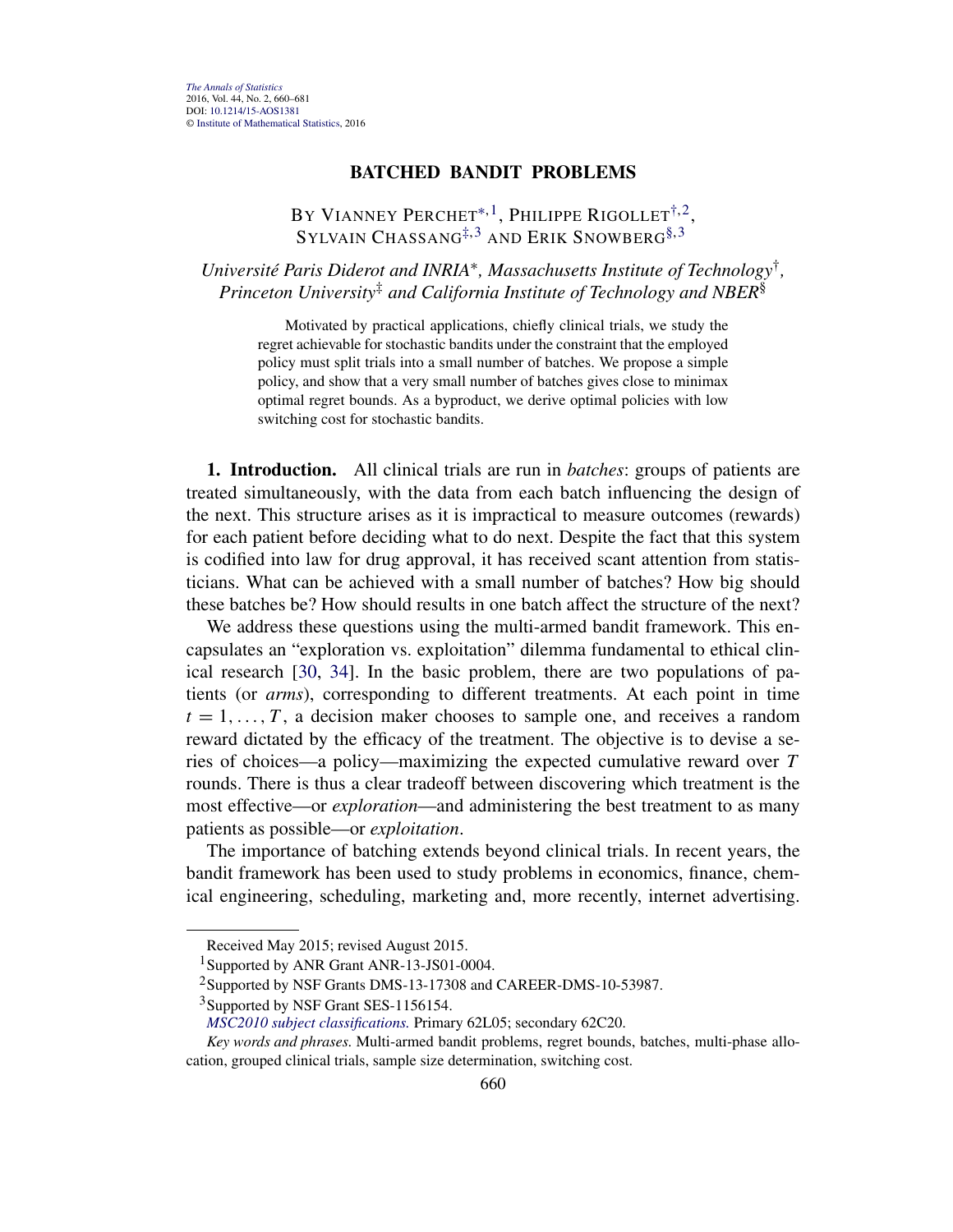#### BATCHED BANDITS 661

This last application has been the driving force behind a recent surge of interest in many variations of bandit problems over the past decade. Yet, even in internet advertising, technical constraints often force data to be considered in batches; although the size of these batches is usually based on technical convenience rather than on statistical reasoning. Discovering the optimal structure, size and number of batches has applications in marketing [8, 31] and simulations [14].

In clinical trials, batches may be formal—the different phases required for approval of a new drug by the US Food and Drug Administration—or informal with a pilot, a full trial, and then diffusion to the full population that may benefit. In an informal setup, the second step may be skipped if the pilot is successful enough. In this three-stage approach, the first, and usually second, phases focus on exploration, while the third focuses on exploitation. This is in stark contrast to the basic bandit problem described above, which effectively consists of *T* batches, each containing a single patient.

We describe a policy that performs well with a small fixed number of batches. A fixed number of batches reflects clinical practice, but presents mathematical challenges. Nonetheless, we identify batch sizes that lead to a minimax regret bounds as low as the best non-batched algorithms. We further show that these batch sizes perform well empirically. Together, these features suggest that nearoptimal policies could be implemented with only small changes to current clinical practice.

### **2. Description of the problem.**

2.1. *Notation.* For any positive integer *n*, define  $[n] = \{1, \ldots, n\}$ , and for any  $n_1 < n_2$ ,  $[n_1 : n_2] = \{n_1, \ldots, n_2\}$  and  $(n_1 : n_2] = \{n_1 + 1, \ldots, n_2\}$ . For any positive number *x*, let |*x* | denote the largest integer *n* such that  $n \leq x$  and  $|x|_2$  denotes the largest *even* integer *m* such that  $m \leq x$ . Additionally, for any real numbers *a* and *b*,  $a \wedge b = \min(a, b)$  and  $a \vee b = \max(a, b)$ . Further, define  $\log(x) = 1 \vee (\log x)$ . **1***(*·*)* denotes the indicator function.

If *I*, *J* are closed intervals of R, then  $\mathcal{I} \prec \mathcal{J}$  if  $x < y$  for all  $x \in \mathcal{I}, y \in \mathcal{J}$ .

Finally, for two sequences  $(u_T)_T$ ,  $(v_T)_T$ , we write  $u_T = \mathcal{O}(v_T)$  or  $u_T \leq v_T$  if there exists a constant  $C > 0$  such that  $|u_T| \le C |v_T|$  for any *T*. Moreover, we write  $u_T = \Theta(v_T)$  if  $u_T = \mathcal{O}(v_T)$  and  $v_T = \mathcal{O}(u_T)$ .

2.2. *Framework*. We employ a two-armed bandit framework with horizon  $T \geq 2$ . Central ideas and intuitions are well captured by this concise framework. Extensions to *K*-armed bandit problems are mostly technical (see, for instance, [28]).

At each time  $t \in [T]$ , the decision maker chooses an arm  $i \in \{1, 2\}$  and observes a reward that comes from a sequence of i.i.d. draws  $Y_1^{(i)}$ ,  $Y_2^{(i)}$ , ... from some unknown distribution  $v^{(i)}$  with expected value  $\mu^{(i)}$ . We assume that the distributions  $v^{(i)}$  are standardized sub-Gaussian, that is,  $\int e^{\lambda(x-\mu^{(i)})}v_i(dx) \leq e^{\lambda^2/2}$  for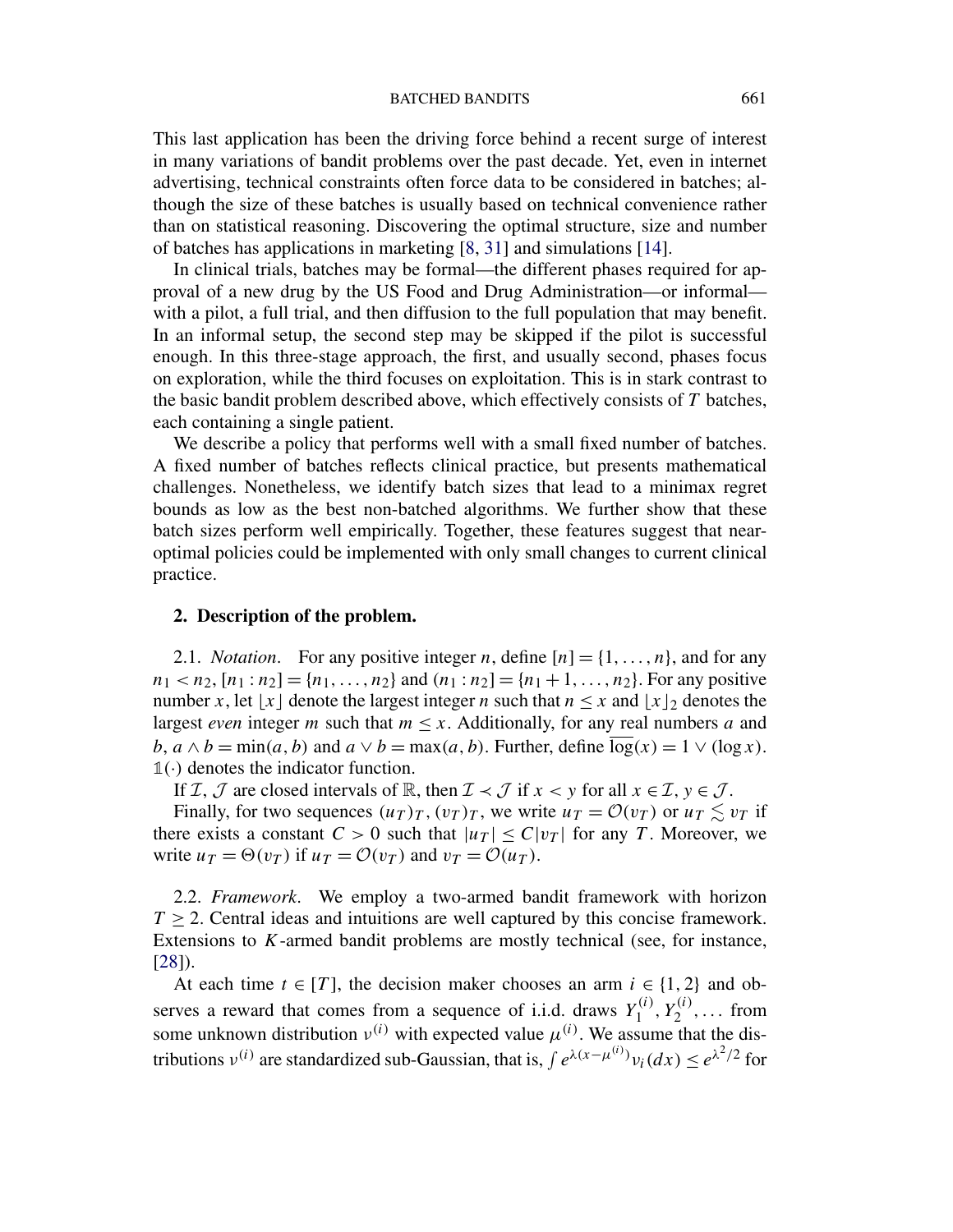all  $\lambda \in \mathbb{R}$ . Note that these include Gaussian distributions with variance at most 1, and distributions supported on an interval of length at most 2. Rescaling extends the framework to other variance parameters  $\sigma^2$ .

For any integer  $M \in [2 : T]$ , let  $\mathcal{T} = \{t_1, \ldots, t_M\}$  be an ordered sequence, or *grid*, of integers such that  $1 < t_1 < \cdots < t_M = T$ . It defines a partition *S* = {*S*<sub>1</sub>*,..., S<sub><i>M*</sub>} of [*T*] where *S*<sub>1</sub> = [1 : *t*<sub>1</sub>] and *S*<sub>*k*</sub> = (*t*<sub>*k*−1</sub> : *t<sub>k</sub>*] for *k* ∈ [2 : *M*]. The set  $S_k$  is called *kth batch*. An *M-batch policy* is a couple  $(T, \pi)$  where  $\mathcal{T} = \{t_1, \ldots, t_M\}$  is a grid and  $\pi = \{\pi_t, t = 1, \ldots, T\}$  is a sequence of random variables  $\pi_t \in \{1, 2\}$ , indicating which arm to pull at each time  $t = 1, \ldots, T$ , which depend only on observations from batches strictly prior to the current one. Formally, for each  $t \in [T]$ , let  $J(t) \in [M]$  be the index of the *current batch*  $S_{J(t)}$ . Then, for  $t \in S_{J(t)}, \pi_t$  can only depend on observations  $\{Y_s^{(\pi_s)} : s \in S_1 \cup \cdots \cup S_{J(t)-1}\}$  =  ${Y_s^{(\pi_s)} : s \le t_{J(t)-1}}$ .

Denote by  $\star \in \{1, 2\}$  the optimal arm defined by  $\mu^{(\star)} = \max_{i \in \{1, 2\}} \mu^{(i)}$ , by  $\dagger \in \{1, 2\}$  the suboptimal arm, and by  $\Delta := \mu^{(\star)} - \mu^{(\dagger)} > 0$  the gap between the optimal expected reward and the suboptimal expected reward.

The performance of a policy  $\pi$  is measured by its (cumulative) *regret* at time *T* 

$$
R_T = R_T(\pi) = T\mu^{(\star)} - \sum_{t=1}^T \mathbb{E}\mu^{(\pi_t)}.
$$

Denoting by  $T_i(t) = \sum_{s=1}^t \mathbb{1}(\pi_s = i), i \in \{1, 2\}$  the number of times arm *i* was pulled before time  $t \ge 2$ , regret can be rewritten as  $R_T = \Delta \mathbb{E} T_{\dagger}(T)$ .

2.3. *Previous results*. Bandit problems are well understood in the case where  $M = T$ , that is, when the decision maker can use all available data at each time  $t \in [T]$ . Bounds on the cumulative regret  $R_T$  for stochastic multi-armed bandits come in two flavors: *minimax* or *adaptive*. Minimax bounds hold uniformly in  $\Delta$ over a suitable subset of the positive real line such as the intervals *(*0*,* 1*)* or even *(*0*,*∞*)*. The first results of this kind are attributed to Vogel [36, 37], who proved that  $R_T = \Theta(\sqrt{T})$  in the two-armed case (see also [6, 20]).

Adaptive policies exhibit regret bounds that may be much smaller than the order of  $\sqrt{T}$  when  $\Delta$  is large. Such bounds were proved in the seminal paper of Lai and Robbins [25] in an asymptotic framework (see also [10]). While leading to tight constants, this framework washes out the correct dependency on  $\Delta$  of the logarithmic terms. In fact, recent research [1–3, 28] has revealed that  $R_T = \Theta(\Delta T \wedge \overline{\log(T \Delta^2) / \Delta}).$ 

Nonetheless, a systematic analysis of the batched case does not exist, even though UCB2 [2] and IMPROVED-UCB [3] are implicitly *M*-batch policies with  $M = \Theta(\log T)$ . These algorithms achieve optimal adaptive bounds. Thus, employing a batched policy is only a constraint when the number of batches *M* is much smaller than  $\log T$ , as is often the case in clinical practice. Similarly, in the minimax framework, *M*-batch policies, with  $M = \Theta(\log \log T)$ , lead to the optimal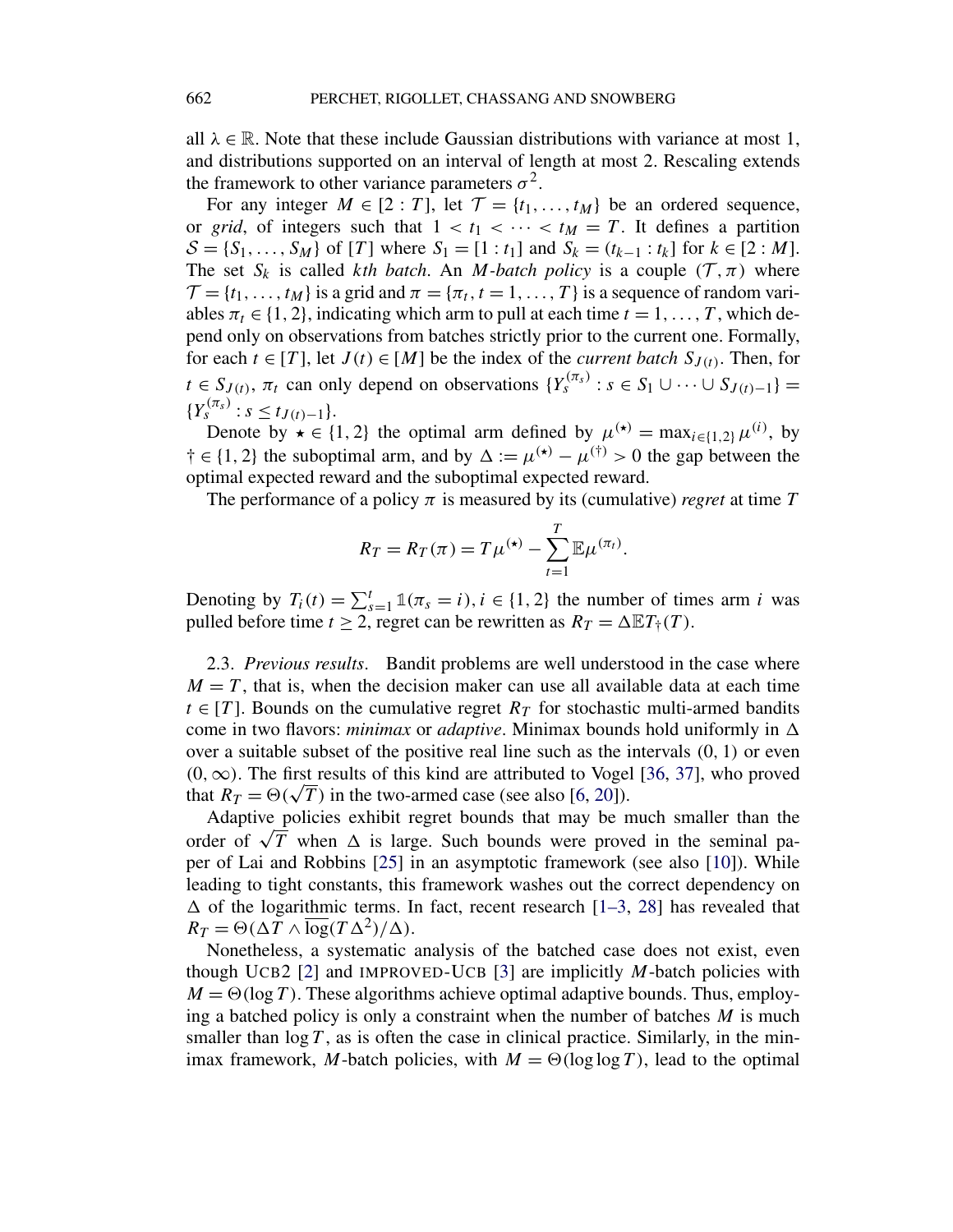regret bound (up to logarithmic terms) of  $O(\sqrt{T \log \log \log T})$  [11, 12]. The sublogarithmic range  $M \ll \log T$  is essential in applications where M is small and constant, like clinical trials. In particular, we wish to bound the regret for small values of *M*, such as 2, 3 or 4.

2.4. *Literature*. This paper connects to two lines of work: batched sequential estimation [17, 18, 21, 33] and multistage clinical trials. Somerville [32] and Maurice [26] studied the two-batch bandit problem in a minimax framework under a Gaussian assumption. They prove that an "explore-then-commit" type policy has regret of order  $T^{2/3}$  for any value of the gap  $\Delta$ ; a result we recover and extend (see Section 4.3).

Colton [15, 16] introduced a Bayesian perspective, initiating a long line of work (see [22] for a recent overview). Most of this work focuses on the case of twothree batches, with isolated exceptions [13, 22]. Typically, this work claims the size of the first batch should be of order  $\sqrt{T}$ , which agrees with our results, up to a logarithmic term (see Section 4.2).

Batched procedures have a long history in clinical trials (see, for instance, [23] and [5]). Usually, batches are of the same size, or of random size, with the latter case providing robustness. This literature also focuses on inference questions rather than cumulative regret. A notable exception provides an ad-hoc objective to optimize batch size but recovers the suboptimal  $\sqrt{T}$  in the case of two batches [4].

2.5. *Outline*. Section 3 introduces a general class of *M*-batch policies we call *explore-then-commit* (ETC) *policies*. These policies are close to clinical practice within batches. The performance of generic ETC policies are detailed in Proposition 1, found in Section 3.3. In Section 4, we study several instantiations of this generic policy and provide regret bounds with explicit, and often drastic, dependency on the number of batches *M*. Indeed, in Section 4.3, we describe a policy in which regret decreases doubly exponentially fast with the number of batches.

Two of the instantiations provide adaptive and minimax types of bounds, respectively. Specifically, we describe two *M*-batch policies,  $\pi^1$  and  $\pi^2$  that enjoy the following bounds on the regret:

$$
R_T(\pi^1) \lesssim \left(\frac{T}{\log(T)}\right)^{1/M} \frac{\log(T \Delta^2)}{\Delta},
$$
  
\n
$$
R_T(\pi^2) \lesssim T^{1/(2-2^{1-M})} \log^{\alpha_M}(T^{1/(2^M-1)}), \qquad \alpha_M \in [0, 1/4).
$$

Note that the bound for  $\pi^1$  corresponds to the optimal adaptive rate  $\overline{\log}(T\Delta^2)/\Delta$ when  $M = \Theta(\log(T/\log(T)))$  and the bound for  $\pi^2$  corresponds to the optimal minimax rate  $\sqrt{T}$  when  $M = \Theta(\log \log T)$ . The latter is entirely feasible in clinical settings. As a byproduct of our results, we show that the adaptive optimal bounds can be obtained with a policy that switches between arms less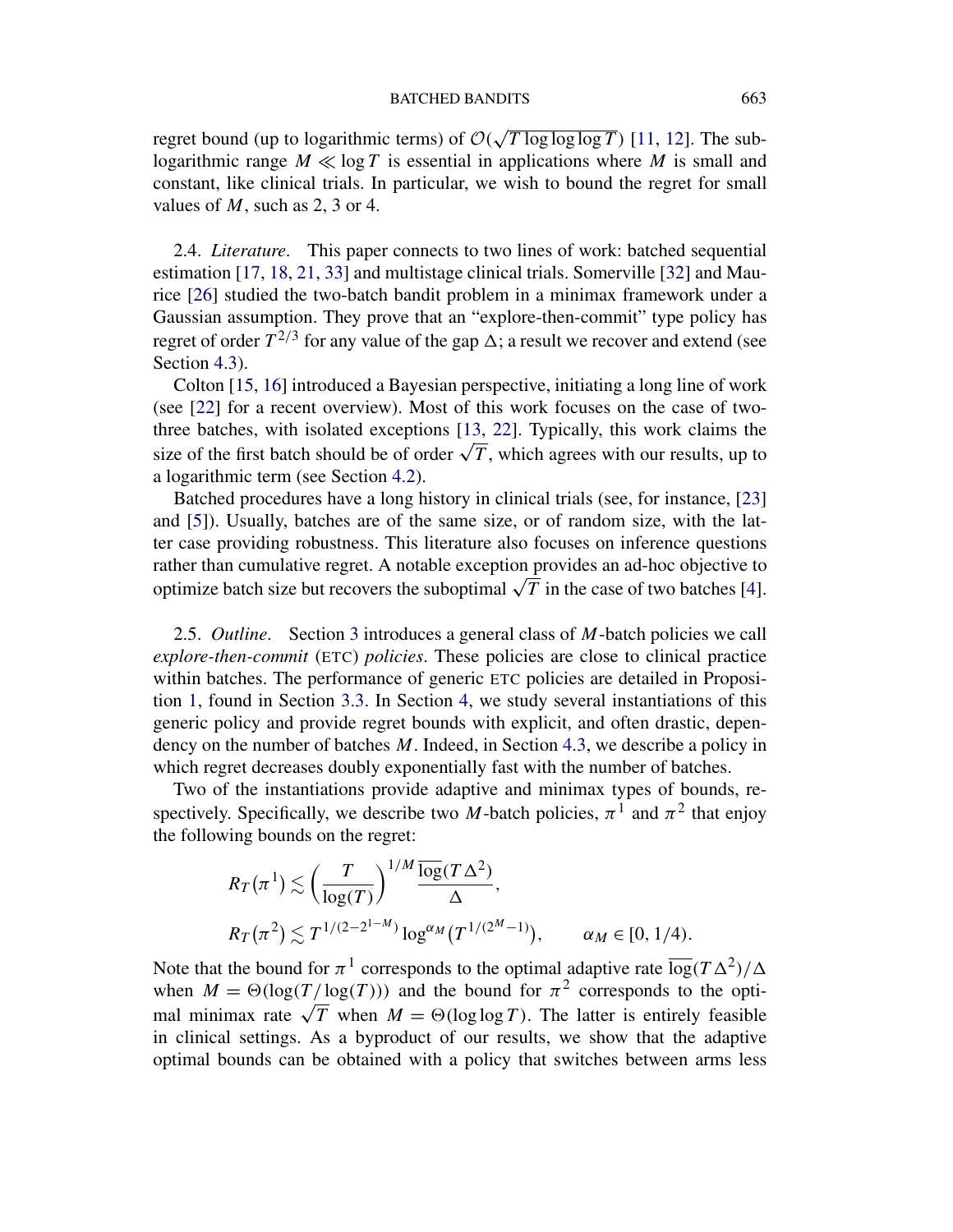than  $\Theta(\log(T/\log(T)))$  times, while the optimal minimax bounds only require  $\Theta(\log \log T)$  switches. Indeed, ETC policies can be adapted to switch at most once in each batch.

Section 5 then examines the lower bounds on regret of any *M*-batch policy, and shows that the policies identified are optimal, up to logarithmic terms, within the class of *M*-batch policies. Finally, in Section 6 we compare policies through simulations using both standard distributions and real data from a clinical trial, and show that the policies we identify perform well even with a very small number of batches.

**3. Explore-then-commit policies.** In this section, we describe a simple structure that can be used to build policies: *explore-then-commit* (ETC). This structure consists of pulling each arm the same number of times in each non-terminal batch, and checking after each batch whether, according to some statistical test, one arm dominates the other. If one dominates, then only that arm is pulled until  $T$ . If, at the beginning of the terminal batch, neither arm has been declared dominant, then the policy commits to the arm with the largest average past reward. This "go for broke" step is dictated by regret minimization: in the last batch exploration is pointless as the information it produces can never be used.

Any policy built using this principle is completely characterized by two elements: the testing criterion and the sizes of the batches.

3.1. *Statistical test*. We begin by describing the statistical test employed before non-terminal batches. Denote by

$$
\widehat{\mu}_s^{(i)} = \frac{1}{s} \sum_{\ell=1}^s Y_\ell^{(i)}
$$

the empirical mean after  $s \ge 1$  pulls of arm *i*. This estimator allows for the construction of a collection of upper and lower confidence bounds for  $\mu^{(i)}$  of the form

$$
\widehat{\mu}_s^{(i)} + \mathsf{B}_s^{(i)}
$$
 and  $\widehat{\mu}_s^{(i)} - \mathsf{B}_s^{(i)}$ ,

where  $B_s^{(i)} = 2\sqrt{2\log(T/s)/s}$  (with the convention that  $B_0^{(i)} = \infty$ ). It follows from Lemma B.1 that for any  $\tau \in [T]$ ,

$$
(1) \qquad \mathbb{P}\big\{\exists s\leq \tau: \mu^{(i)} > \widehat{\mu}_s^{(i)} + \mathsf{B}_s^{(i)}\big\} \vee \mathbb{P}\big\{\exists s\leq \tau: \mu^{(i)} < \widehat{\mu}_s^{(i)} - \mathsf{B}_s^{(i)}\big\} \leq \frac{4\tau}{T}.
$$

These bounds enable us to design the following family of tests  $\{\varphi_t\}_{t \in [T]}$  with values in  $\{1, 2, \perp\}$  where  $\perp$  indicates that the test was inconclusive. This test is only implemented at times  $t \in [T]$  at which each arm has been pulled exactly  $s = t/2$  times. However, for completeness, we define the test at all times *t*. For  $t \geq 1$ , define

$$
\varphi_t = \begin{cases} i \in \{1, 2\}, & \text{if } T_1(t) = T_2(t) = t/2 \text{ and } \widehat{\mu}_{t/2}^{(i)} - \mathsf{B}_{t/2}^{(i)} > \widehat{\mu}_{t/2}^{(j)} + \mathsf{B}_{t/2}^{(j)}, \ j \neq i, \\ \perp, & \text{otherwise.} \end{cases}
$$

The errors of such tests are controlled as follows.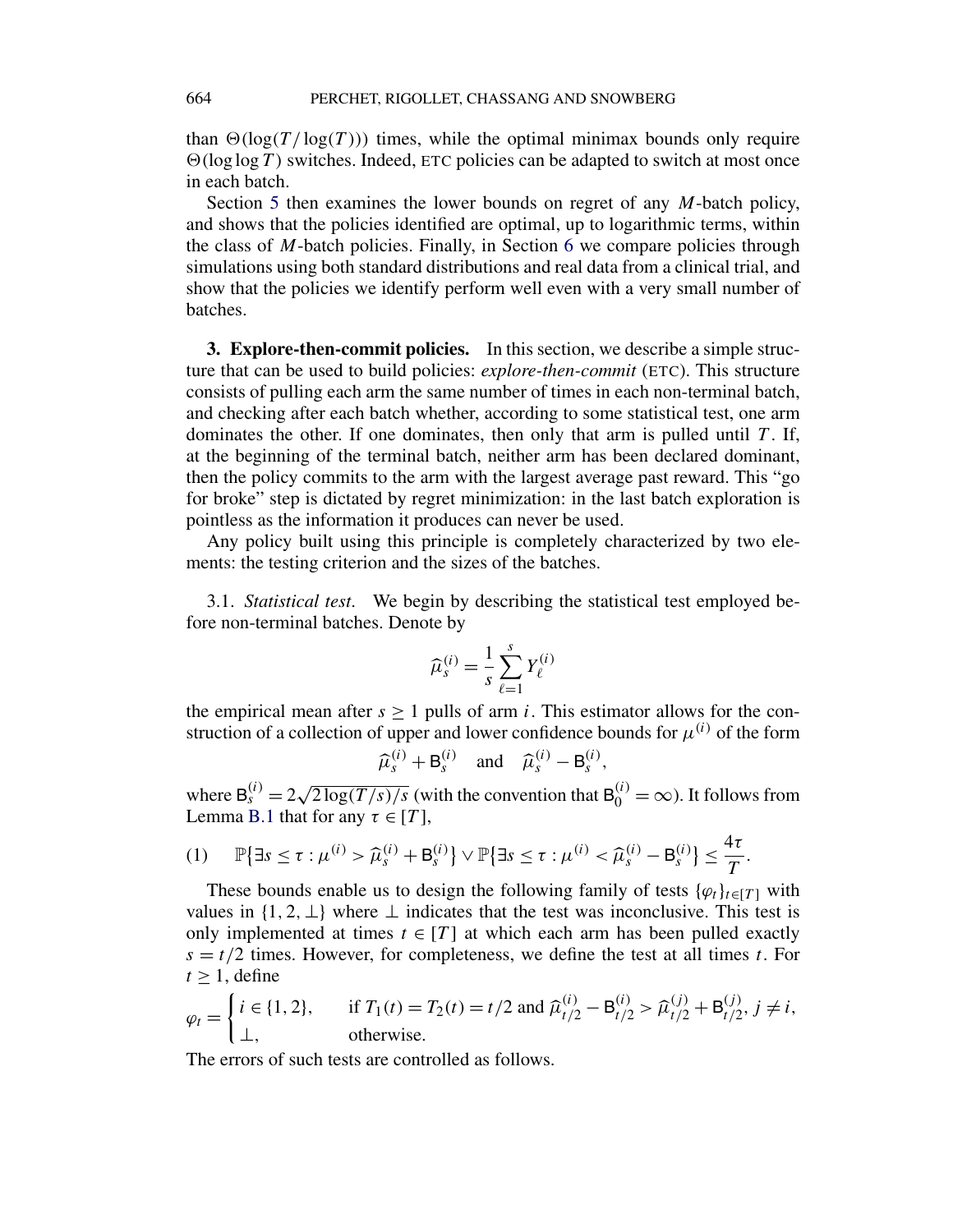LEMMA 1. Let  $S \subset [T]$  be a deterministic subset of even times such that  $T_1(t) = T_2(t) = t/2$ , for  $t \in S$ . Partition *S* into  $S$ − ∪  $S$ <sub>+</sub>,  $S$ −  $\prec$   $S$ <sub>+</sub>, *where* 

$$
S_{-} = \left\{ t \in S : \Delta < 16 \sqrt{\frac{\log(2T/t)}{t}} \right\}, \qquad S_{+} = \left\{ t \in S : \Delta \ge 16 \sqrt{\frac{\log(2T/t)}{t}} \right\}.
$$

*Let t* ¯ *denote the smallest element of S*+. *Then*

(i) 
$$
\mathbb{P}(\varphi_{\bar{t}} \neq \star) \leq \frac{4\bar{t}}{T}
$$
 and (ii)  $\mathbb{P}(\exists t \in S_- : \varphi_t = \dagger) \leq \frac{4\bar{t}}{T}$ .

PROOF. Assume without loss of generality that  $\star = 1$ .

(i) By definition,

{ϕ*t*

$$
\varphi_{\bar{t}} \neq 1 = \{ \widehat{\mu}_{\bar{t}/2}^{(1)} - B_{\bar{t}/2}^{(1)} \leq \widehat{\mu}_{\bar{t}/2}^{(2)} + B_{\bar{t}/2}^{(2)} \} \subset \{ E_{\bar{t}}^1 \cup E_{\bar{t}}^2 \cup E_{\bar{t}}^3 \},
$$

where  $E_t^1 = {\mu^{(1)} \ge \widehat{\mu}_{t/2}^{(1)} + B_{t/2}^{(1)}}, E_t^2 = {\mu^{(2)} \le \widehat{\mu}_{t/2}^{(2)} - B_{t/2}^{(2)}}, \text{ and } E_t^3 = {\mu^{(1)} - \widehat{\mu}_{t/2}^{(1)}}$  $\mu^{(2)} < 2B_{t/2}^{(1)} + 2B_{t/2}^{(2)}$ . It follows from (1) that with  $\tau = \bar{t}/2$ ,  $\mathbb{P}(E_{\bar{t}}^1) \vee \mathbb{P}(E_{\bar{t}}^2) \leq$  $2\bar{t}/T$ .

Finally, for any  $t \in S_+$ , in particular for  $t = \overline{t}$ , we have

$$
E_t^3 \subset \left\{ \mu^{(1)} - \mu^{(2)} < 16 \sqrt{\frac{\log(2T/t)}{t}} \right\} = \varnothing.
$$

(ii) Focus on the case  $t \in S_$ , where  $\Delta < 16\sqrt{\log(2T/t)/t}$ . Here,

$$
\bigcup_{t \in S_-} {\varphi_t} = 2 = \bigcup_{t \in S_-} {\{\widehat{\mu}_{t/2}^{(2)} - B_{t/2}^{(2)} > \widehat{\mu}_{t/2}^{(1)} + B_{t/2}^{(1)}\}} \subset \bigcup_{t \in S_-} {\{E_t^1 \cup E_t^2 \cup F_t^3\}},
$$

where,  $E_t^1$ ,  $E_t^2$  are defined above and  $F_t^3 = {\mu^{(1)} - \mu^{(2)} < 0} = \emptyset$  as  $\star = 1$ . It follows from (1), that with  $\tau = \bar{t}$ 

$$
\mathbb{P}\bigg(\bigcup_{t\in\mathcal{S}_-} E_t^1\bigg) \vee \mathbb{P}\bigg(\bigcup_{t\in\mathcal{S}_-} E_t^2\bigg) \leq \frac{2\bar{t}}{T}.
$$

3.2. *Go for broke*. In the last batch, the ETC structure will "go for broke" by selecting the arm *i* with the largest average. Formally, at time *t*, let  $\psi_t = i$  iff  $\hat{\mu}_{T_i(t)}^{(i)} \ge \hat{\mu}_{T_j(t)}^{(j)}$ , with ties broken arbitrarily. While this criterion may select the suboptimal arm with higher probability than the statistical test described in the previous subsection, it also increases the probability of selecting the correct arm by eliminating inconclusive results. This statement is formalized in the following lemma. The proof follows immediately from Lemma B.1.

LEMMA 2. *Fix an even time*  $t \in [T]$ , and assume that both arms have been *pulled*  $t/2$  *times each* (*i.e.*,  $T_i(t) = t/2$ , *for*  $i = 1, 2$ ). *Going for broke leads to a probability of error*

$$
\mathbb{P}(\psi_t \neq \star) \leq \exp(-t\Delta^2/16).
$$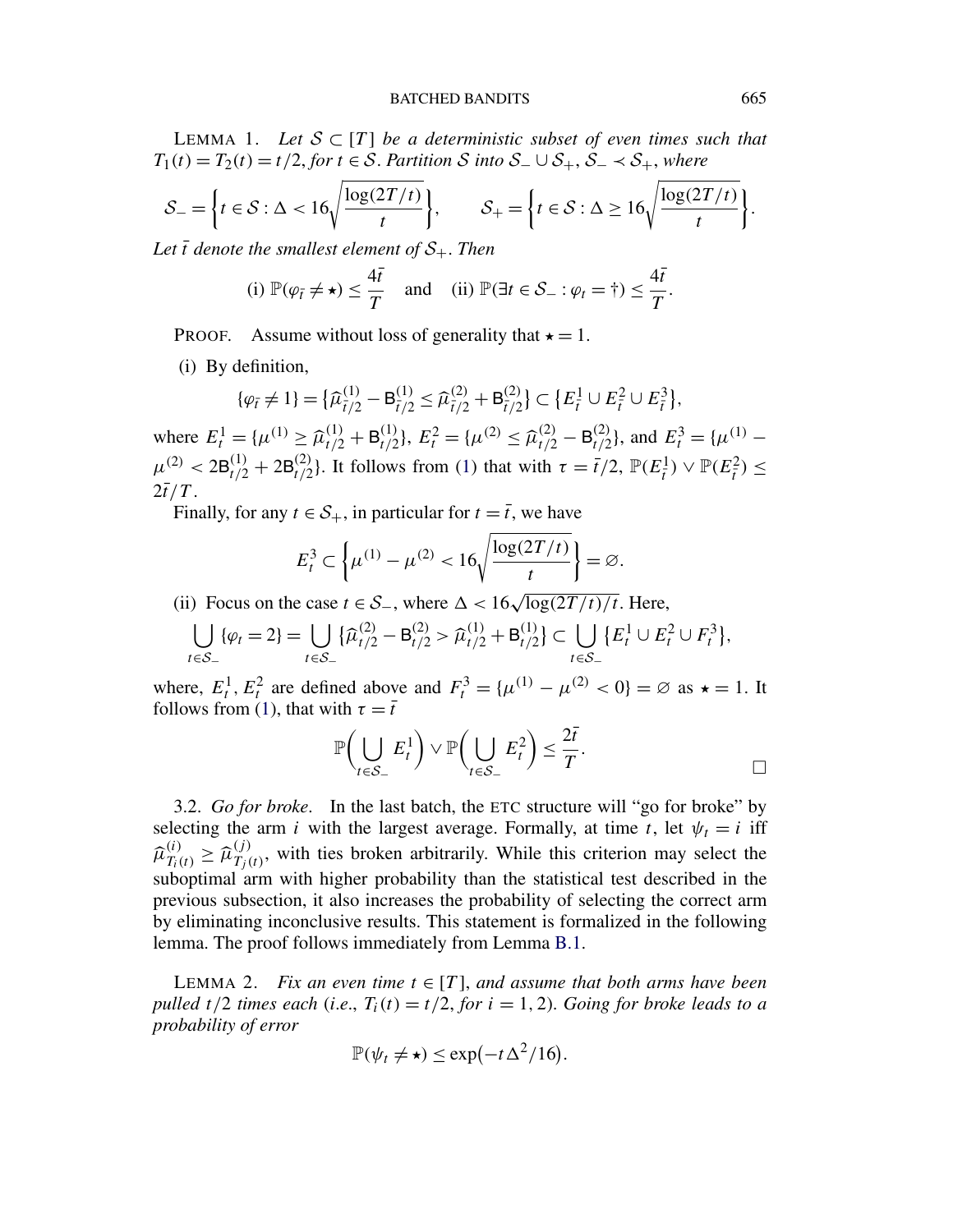3.3. *Explore-then-commit policy*. In a batched process, an extra constraint is that past observations can only be inspected at a specific set of times  $\mathcal{T} =$ {*t*1*,...,tM*−1} ⊂ [*T* ], called a *grid*.

The generic ETC policy uses a deterministic grid  $\mathcal T$  that is fixed beforehand, and is described more formally in Figure 1. Informally, at each decision time  $t_1, \ldots, t_{M-2}$ , the policy implements the statistical test. If one arm is determined to be better than the other, it is pulled until *T* . If no arm is declared best, then both arms are pulled the same number of times in the next batch.

We denote by  $\varepsilon_t \in \{1, 2\}$  the arm pulled at time  $t \in [T]$ , and employ an external source of randomness to generate the variables  $\varepsilon_t$ . With N an even num-

## Input:

- Horizon: *T* .
- Number of batches:  $M \in [2 : T]$ .
- Grid:  $\mathcal{T} = \{t_1, \ldots, t_{M-1}\} \subset [T]$ ,  $t_0 = 0$ ,  $t_M = T$ ,  $|S_m| = t_m t_{m-1}$  is even for  $m \in [M - 1]$ .

Initialization:

- Let  $\varepsilon^{[m]} = (\varepsilon_1^{[m]}, \dots, \varepsilon_{|S_m}^{[m]}$  $\binom{[m]}{S_m}$  be uniformly distributed over<sup>*a*</sup>  $\mathcal{V}_{|S_m|}$ , for  $m \in$ [*M*].
- The index  $\ell$  of the batch in which a best arm was identified is initialized to  $\ell = \circ$ .

Policy:

- 1. For  $t \in [1 : t_1]$ , choose  $\pi_t = \varepsilon_t^{[1]}$ .
- 2. For  $m \in [2 : M 1]$ :
	- (a) If  $\ell \neq \infty$ , then  $\pi_t = \varphi_{t_\ell}$  for  $t \in (t_{m-1} : t_m]$ .
	- (b) Else, compute  $\varphi_{t_{m-1}}$ 
		- i. If  $\varphi_{t_{m-1}} = \bot$ , select an arm at random, that is,  $\pi_t = \varepsilon_t^{[m]}$  for  $t \in$  $(t_{m-1}$  :  $t_m$ ].
		- ii. Else,  $\ell = m 1$  and  $\pi_t = \varphi_{t_{m-1}}$  for  $t \in (t_{m-1} : t_m]$ .

3. For 
$$
t \in (t_{M-1}, T]
$$
:

- (a) If  $\ell \neq \infty$ ,  $\pi_t = \varphi_{t_\ell}$ .
- (b) Otherwise, go for broke, that is,  $\pi_t = \psi_{t_{M-1}}$ .

<sup>*a*</sup>In the case where  $|S_m|$  is not an even number, we use the general definition of footnote 4 for  $V_{|S_m|}$ .

FIG. 1. *Generic explore-then-commit policy with grid T* .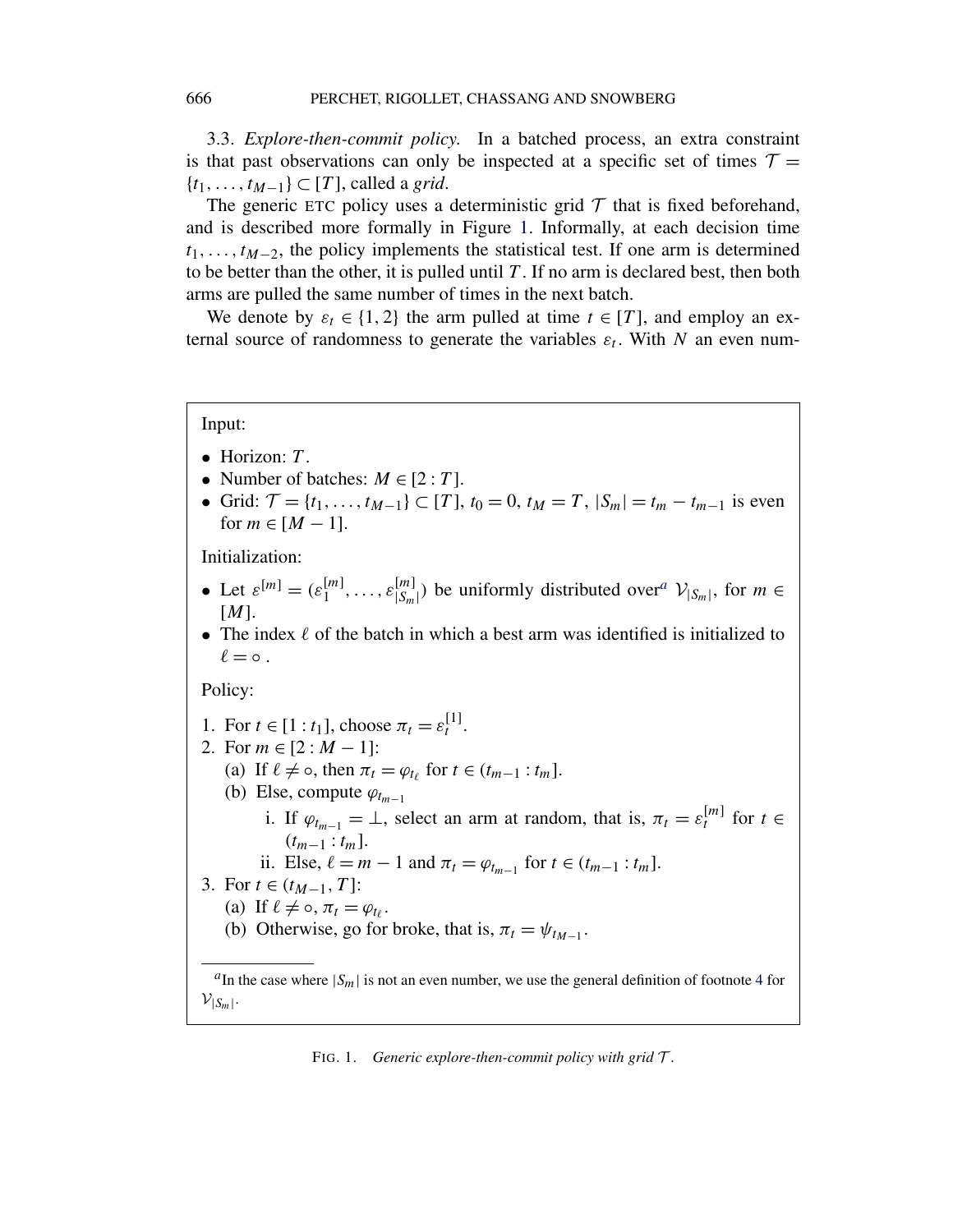ber, let  $(\varepsilon_1, \ldots, \varepsilon_N)$  be uniformly distributed over the subset  $V_N = \{v \in \{1, 2\}^N$ :  $\sum_i \mathbb{1}(v_i = 1) = N/2$ <sup>4</sup>. This randomization has no effect on the policy, and could easily be replaced by any other mechanism that pulls each arm an equal number of times. For example, a mechanism that pulls one arm for the first half of the batch, and the other for the second half, may be used if switching costs are a concern.

In the terminal batch  $S_M$ , if no arm was determined to be optimal in any prior batch, the ETC policy will go for broke by selecting the arm *i* such that  $\hat{\mu}_{T_i(t_{M-1})}^{(i)} \geq$  $\widehat{\mu}_{T_j(t_{M-1})}^{(j)}$ , with ties broken arbitrarily.

To describe the regret incurred by a generic ETC policy, we introduce extra notation. For any  $\Delta \in (0, 1)$ , let  $\tau(\Delta) = T \wedge \vartheta(\Delta)$  where  $\vartheta(\Delta)$  is the smallest integer such that

$$
\Delta \ge 16 \sqrt{\frac{\log[2T/\vartheta(\Delta)]}{\vartheta(\Delta)}}.
$$

Notice that the above definition implies that  $\tau(\Delta) \geq 2$  and

(2) 
$$
\tau(\Delta) \leq \frac{256}{\Delta^2} \overline{\log} \left( \frac{T \Delta^2}{128} \right).
$$

The time  $\tau(\Delta)$  is, up to a multiplicative constant, the theoretical time at which the optimal arm will be declared better by the statistical test with large enough probability. As  $\Delta$  is unknown, the grid will not usually contain this value. Thus, the relevant time is the first posterior to  $\tau(\Delta)$  in a grid:

(3) 
$$
m(\Delta, \mathcal{T}) = \begin{cases} \min\{m \in \{1, ..., M-1\} : t_m \ge \tau(\Delta)\}, & \text{if } \tau(\Delta) \le t_{M-1}, \\ M-1, & \text{otherwise.} \end{cases}
$$

The first proposition gives an upper bound for the regret incurred by a generic ETC policy run with a given set of times  $\mathcal{T} = \{t_1, \ldots, t_{M-1}\}.$ 

PROPOSITION 1. *Given the time horizon*  $T \in \mathbb{N}$ , the number of batches  $M \in$ [2*, T*], *and the grid*  $\mathcal{T} = \{t_1, ..., t_{M-1}\}$  ⊂ [*T*] *with t*<sub>0</sub> = 0. *For any* ∆ ∈ [0*,* 1], *the generic* ETC *policy described in Figure* 1 *incurs regret bounded*

(4) 
$$
R_T(\Delta, \mathcal{T}) \leq 9\Delta t_{m(\Delta, \mathcal{T})} + T \Delta e^{-(t_{M-1}\Delta^2)/16} \mathbb{1}(m(\Delta, \mathcal{T}) = M - 1).
$$

PROOF. Denote  $\bar{m} = m(\Delta, \mathcal{T})$ . Note that  $t_{\bar{m}}$  denotes the theoretical time on the grid at which the statistical test will declare  $\star$  to be (with high probability) the better arm.

 $4$ Odd numbers for the deadlines  $t_i$  could be considered, at the cost of rounding problems and complexity, by defining  $V_N = \{v \in \{1, 2\}^N : |\sum_i \mathbb{1}(v_i = 1) - \sum_i \mathbb{1}(v_i = 2)| \le 1\}.$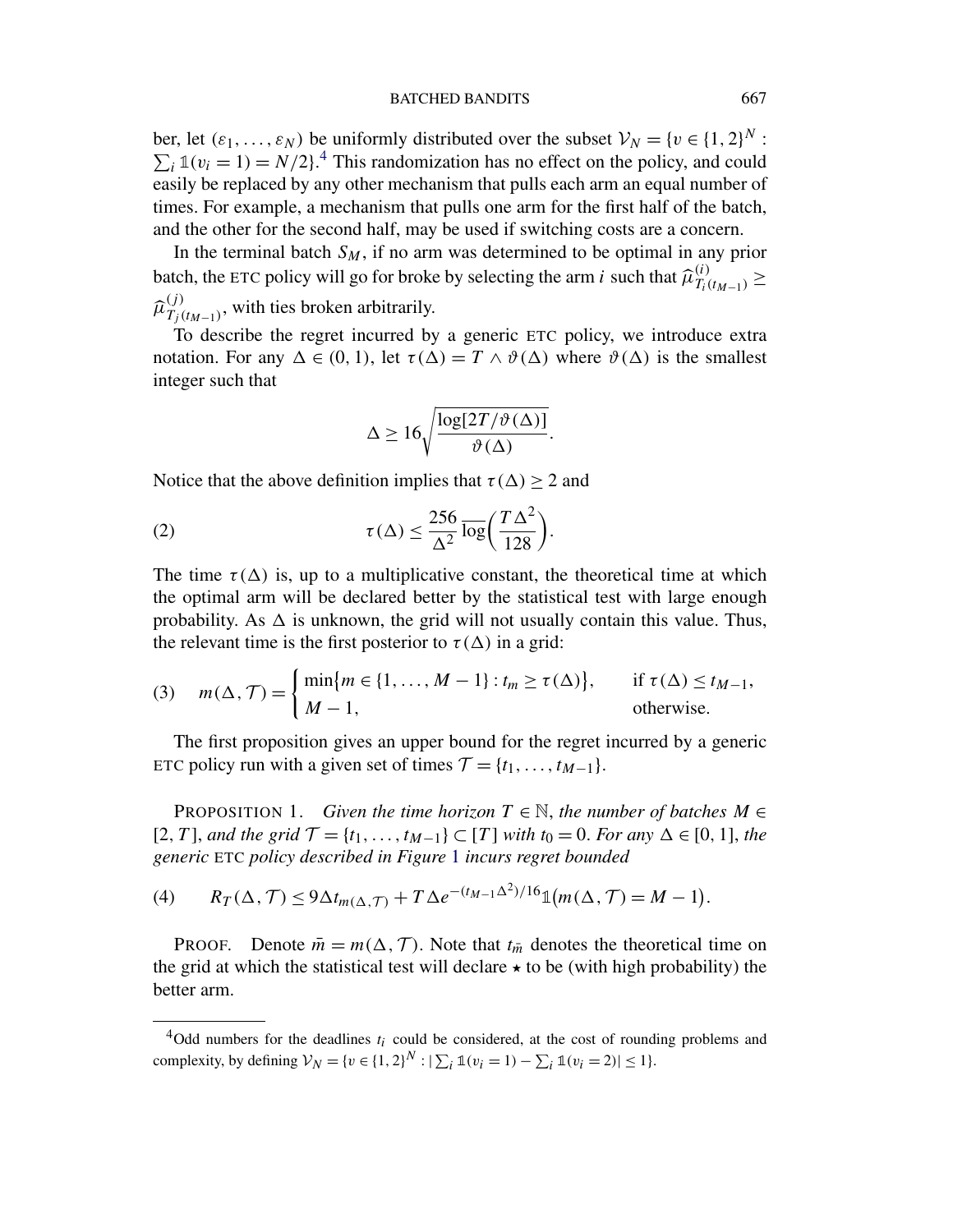We first examine the case where  $t_{\overline{m}} < M - 1$ . Define the following events:

$$
A_m = \bigcap_{n=1}^m \{ \varphi_{t_n} = \bot \}, \qquad B_m = \{ \varphi_{t_m} = \dagger \} \quad \text{and} \quad C_m = \{ \varphi_{t_m} \neq \star \}.
$$

Regret can be incurred in one of the following three manners:

(i) by exploring before time  $t_{\bar{m}}$ ,

(ii) by choosing arm  $\dagger$  before time  $t_{\overline{m}}$ : this happens on event  $B_m$ ,

(iii) by not committing to the optimal arm  $\star$  at the optimal time  $t_{\overline{n}}$ : this happens on event  $C_{\bar{m}}$ .

Error (i) is unavoidable and may occur with probability close to one. It corresponds to the exploration part of the policy and leads to an additional term  $t_{\overline{m}}\Delta/2$  in the regret. An error of the type (ii) or (iii) can lead to a regret of at most  $T\Delta$ , so we need to ensure that they occur with low probability. Therefore, the regret incurred by the policy is bounded as

$$
(5) \qquad R_T(\Delta, \mathcal{T}) \leq \frac{t_{\bar{m}}\Delta}{2} + T\Delta \mathbb{E}\Bigg[\mathbb{1}\Bigg(\bigcup_{m=1}^{\bar{m}-1} A_{m-1} \cap B_m\Bigg) + \mathbb{1}(B_{\bar{m}-1} \cap C_{\bar{m}})\Bigg],
$$

with the convention that  $A_0$  is the whole probability space.

Next, observe that  $\overline{m}$  is chosen such that

$$
16\sqrt{\frac{\log(2T/t_{\bar{m}})}{t_{\bar{m}}}} \leq \Delta < 16\sqrt{\frac{\log(2T/t_{\bar{m}}-1)}{t_{\bar{m}}-1}}.
$$

In particular,  $t_{\bar{m}}$  plays the role of  $\bar{t}$  in Lemma 1. Thus, using part (i) of Lemma 1,

$$
\mathbb{P}(B_{\bar{m}-1}\cap C_{\bar{m}})\leq \frac{4t_{\bar{m}}}{T}.
$$

Moreover, using part (ii) of the same lemma,

$$
\mathbb{P}\left(\bigcup_{m=1}^{\bar{m}-1} A_{m-1}\cap B_m\right)\leq \frac{4t_{\bar{m}}}{T}.
$$

Together with (5) this implies regret is bounded by  $R_T(\Delta, \mathcal{T}) \leq 9\Delta t_{\bar{m}}$ .

In the case where  $t_{m(\Delta, \mathcal{T})} = M - 1$ , Lemma 2 shows that the go for broke test errs with probability at most  $\exp(-t_{M-1}\Delta^2/16)$ , which gives that

$$
R_T(\Delta, \mathcal{T}) \le 9\Delta t_{m(\Delta, \mathcal{T})} + T \Delta e^{-(t_{M-1}\Delta^2)/16},
$$

using the same arguments as before.  $\Box$ 

Proposition 1 helps choose a grid by showing how that choice reduces to an optimal discretization problem.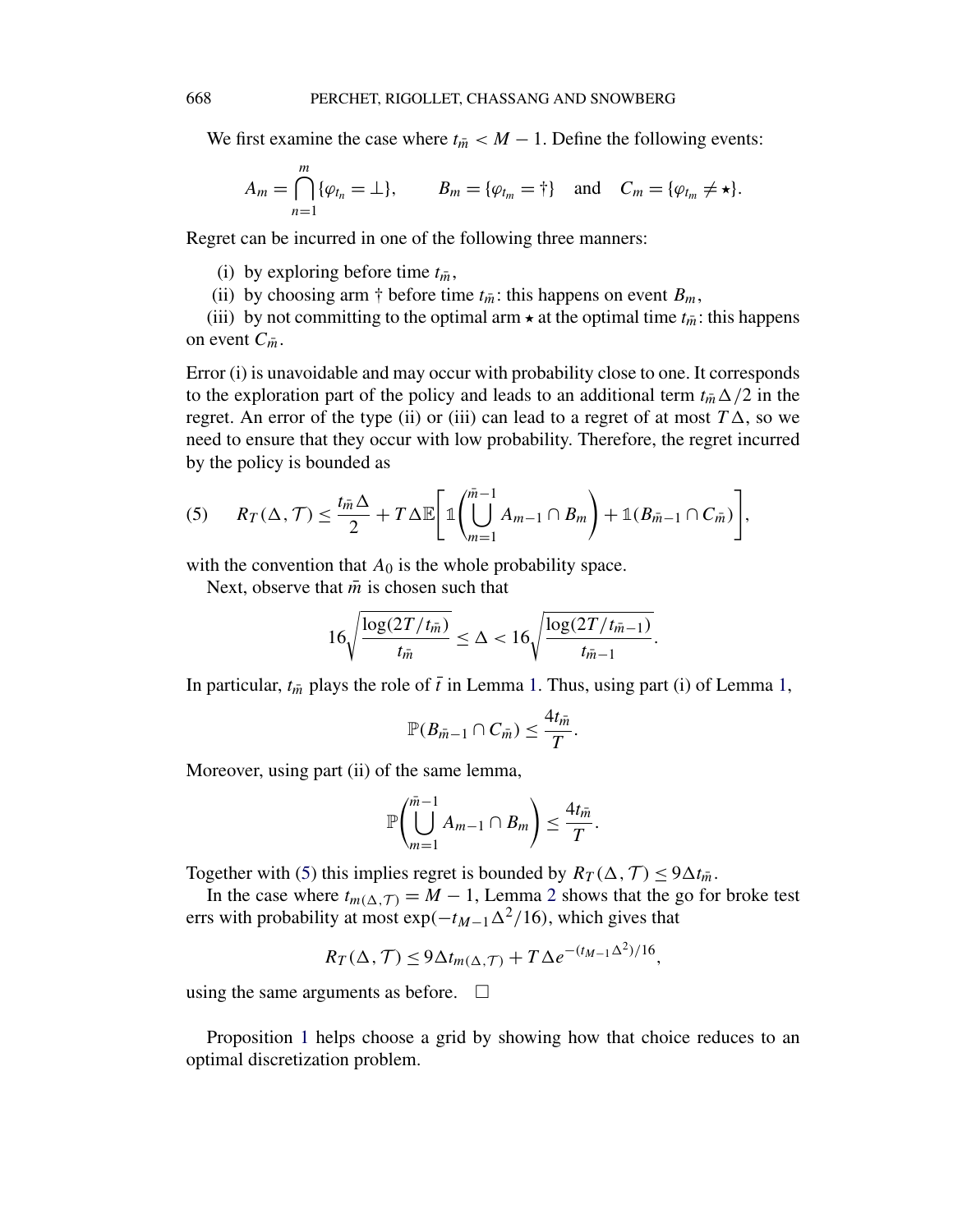#### BATCHED BANDITS 669

**4. Functionals, grids and bounds.** The regret bound of Proposition 1 critically depends on the choice of the grid  $\mathcal{T} = \{t_1, \ldots, t_{M-1}\} \subset [T]$ . Ideally, we would like to optimize the right-hand side of  $(4)$  with respect to the  $t_m$ s. For a fixed  $\Delta$ , this problem is easy, and it is enough to choose  $M = 2$ ,  $t_1 \simeq \tau(\Delta)$  to obtain optimal regret bounds of the order  $R^*(\Delta) = \log(T\Delta^2)/\Delta$ . For unknown  $\Delta$ , the problem is not well defined: as observed by [15, 16], it consists in optimizing a function  $R(\Delta, \mathcal{T})$  for all  $\Delta$ , and there is no choice that is uniformly better than others. To overcome this limitation, we minimize pre-specified real-valued functionals of  $R(\cdot, \mathcal{T})$ . The functionals we focus on are:

$$
F_{\text{xs}}[R_T(\cdot, \mathcal{T})] = \sup_{\Delta \in [0,1]} \{ R_T(\Delta, \mathcal{T}) - CR^*(\Delta) \}, \qquad C > 0 \qquad \text{Excess regret},
$$
  
\n
$$
F_{\text{cr}}[R_T(\cdot, \mathcal{T})] = \sup_{\Delta \in [0,1]} \frac{R_T(\Delta, \mathcal{T})}{R^*(\Delta)} \qquad \text{Competitive ratio},
$$
  
\n
$$
F_{\text{mx}}[R_T(\cdot, \mathcal{T})] = \sup_{\Delta \in [0,1]} R_T(\Delta, \mathcal{T}) \qquad \text{Maximum}.
$$

Optimizing different functionals leads to different optimal grids. We investigate the properties of these functionals and grids in the rest of this section.<sup>5</sup>

4.1. *Excess regret and the arithmetic grid*. We begin with the simple grid consisting in a uniform discretization of [*T* ]. This is particularly prominent in the group sequential testing literature [23]. As we will see, even in a favorable setup, it yields poor regret bounds.

Assume, for simplicity, that  $T = 2KM$  for some positive integer K, so that the grid is defined by  $t_m = mT/M$ . In this case, the right-hand side of (4) is bounded *below* by  $\Delta t_1 = \Delta T / M$ . For small *M*, this lower bound is linear in  $T \Delta$ , which is a trivial bound on regret. To obtain a valid upper bound, note that

$$
t_{m(\Delta,T)} \leq \tau(\Delta) + \frac{T}{M} \leq \frac{256}{\Delta^2} \overline{\log} \left( \frac{T \Delta^2}{128} \right) + \frac{T}{M}.
$$

Moreover, if  $m(\Delta, \mathcal{T}) = M - 1$  then  $\Delta$  is of the order of  $\sqrt{1/T}$ , thus,  $T \Delta \lesssim 1/\Delta$ . Together with (4), this yields the following theorem.

THEOREM 1. *The* ETC *policy implemented with the arithmetic grid defined above ensures that, for any*  $\Delta \in [0, 1]$ ,

$$
R_T(\Delta, \mathcal{T}) \lesssim \left(\frac{1}{\Delta} \overline{\log}(T\Delta^2) + \frac{T\Delta}{M}\right) \wedge T\Delta.
$$

<sup>5</sup>One could also consider the Bayesian criterion  $F_{by}[R_T(\cdot, \mathcal{T})] = \int R_T(\Delta, \mathcal{T}) d\pi(\Delta)$  where  $\pi$  is a given prior distribution on  $\Delta$ , rather than on the expected rewards as in the traditional Bayesian bandit literature [7].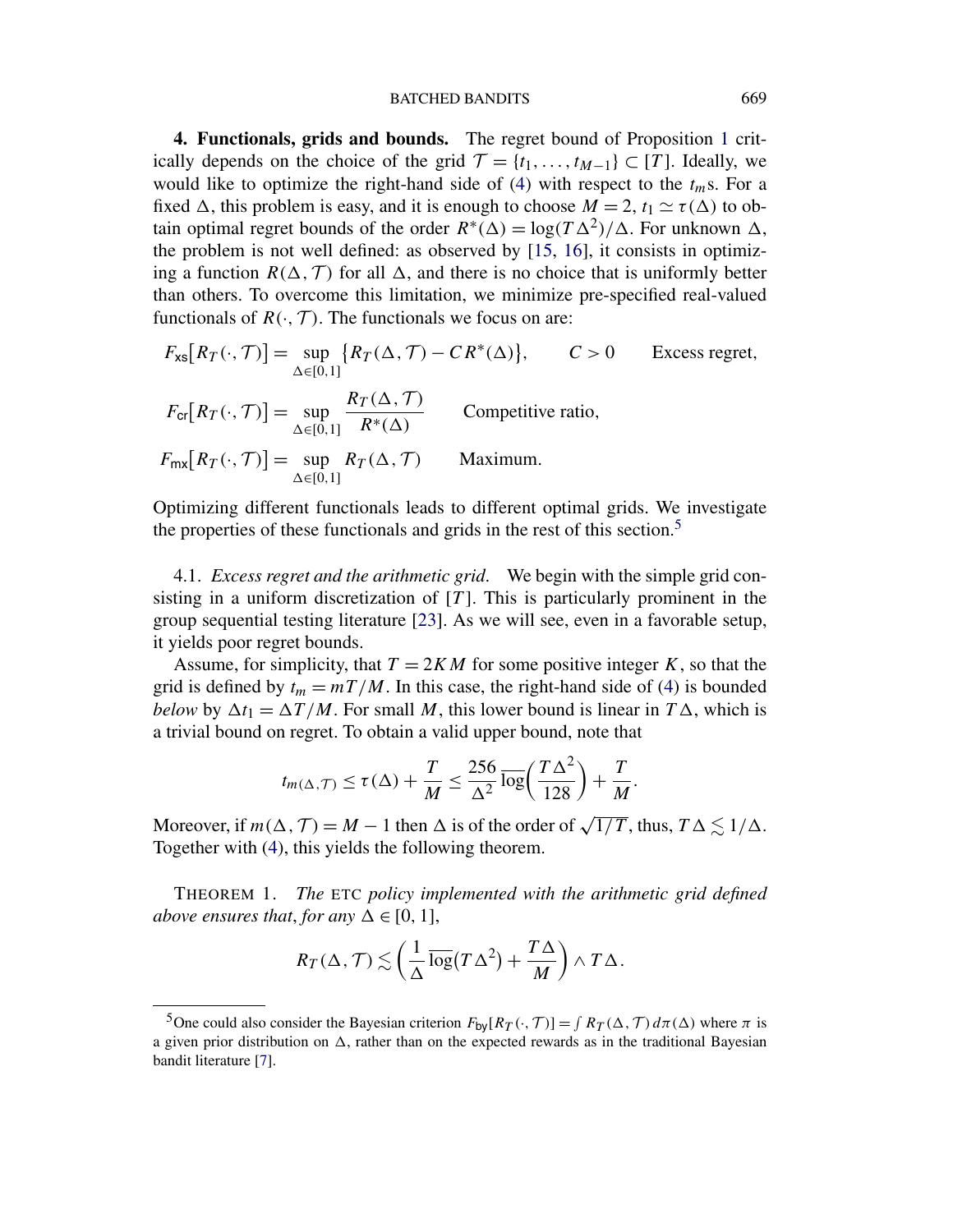The optimal rate is recovered if  $M = T$ . However, the arithmetic grid leads to a bound on the excess regret of the order of  $\Delta T$  when *T* is large and *M* constant.

In Section 5, the bound of Theorem 1 is shown to be optimal for excess regret, up to logarithmic factors. Clearly, this criterion provides little useful guidance on how to attack the batched bandit problem when *M* is small.

4.2. *Competitive ratio and the geometric grid*. The geometric grid is defined as  $\mathcal{T} = \{t_1, \ldots, t_{M-1}\}$ , where  $t_m = \lfloor a^m \rfloor_2$ , and  $a \geq 2$  is a parameter to be chosen later. To bound regret using (4), note that if  $m(\Delta, \mathcal{T}) \leq M - 2$ , then

$$
R_T(\Delta, \mathcal{T}) \le 9\Delta a^{m(\Delta, \mathcal{T})} \le 9a\Delta \tau(\Delta) \le \frac{2304a}{\Delta} \overline{\log} \left( \frac{T\Delta^2}{128} \right),
$$

and if  $m(\Delta, \mathcal{T}) = M - 1$ , then  $\tau(\Delta) > t_{M-2}$ . Then, (4), together with Lemma B.2 yields

$$
R_T(\Delta, \mathcal{T}) \le 9\Delta a^{M-1} + T\Delta e^{-(a^{M-1}\Delta^2)/32} \le \frac{2336a}{\Delta} \overline{\log} \left(\frac{T\Delta^2}{32}\right)
$$

for  $a \ge 2(\frac{T}{\log T})^{1/M} \ge 2$ . We have proved the following theorem.

THEOREM 2. *The* ETC *policy implemented with the geometric grid defined above for the value*  $a := 2(\frac{T}{\log T})^{1/M}$ , when  $M \leq \log(T/(\log T))$  ensures that, for *any*  $\Delta \in [0, 1]$ ,

$$
R_T(\Delta, \mathcal{T}) \lesssim \left(\frac{T}{\log T}\right)^{1/M} \frac{\overline{\log}(T\Delta^2)}{\Delta} \wedge T\Delta.
$$

For a logarithmic number of batches,  $M = \Theta(\log T)$ , the geometric grid leads to the optimal regret bound

$$
R_T(\Delta, \mathcal{T}) \lesssim \frac{\overline{\log}(T\Delta^2)}{\Delta} \wedge T\Delta.
$$

This bound shows that the geometric grid leads to a deterioration of the regret bound by a factor  $(T/\log(T))^{1/M}$ , which can be interpreted as a uniform bound on the competitive ratio. For example, for  $M = 2$  and  $\Delta = 1$ , this leads to the  $\sqrt{T}$  regret bound observed in the Bayesian literature, which is also optimal in the minimax sense. However, this minimax optimal bound is not valid for all values of  $\Delta$ . Indeed, maximizing over  $\Delta > 0$  yields

$$
\sup_{\Delta} R_T(\mathcal{T}, \Delta) \lesssim T^{(M+1)/(2M)} \log^{(M-1)/(2M)} \bigl( (T/\log(T))^{1/M} \bigr),
$$

which yields the minimax rate  $\sqrt{T}$  when  $M \geq \log(T/\log(T))$ , as expected from prior results. The decay in *M* can be made even faster if one focuses on the maximum risk, by employing our "minimax grid."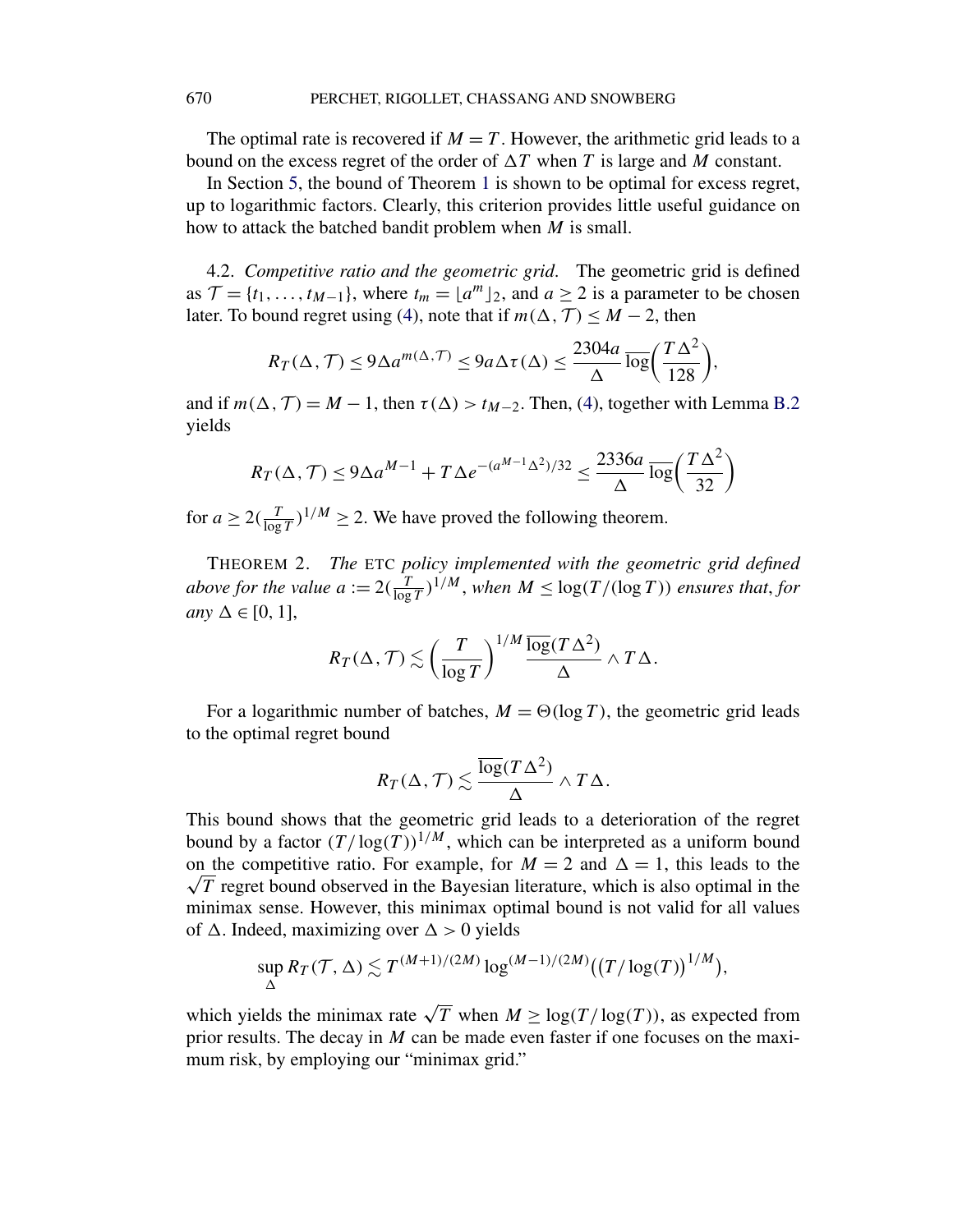#### BATCHED BANDITS 671

4.3. *Maximum risk and the minimax grid*. The objective of this grid is to minimize the maximum risk, and to recover the classical distribution independent minimax bound in  $\sqrt{T}$ . The intuition behind this grid comes from Proposition 1, in which  $\Delta t_{m(\Delta, \mathcal{T})}$  is the most important term to control. Consider a grid  $\mathcal{T} = \{t_1, \ldots, t_{M-1}\}$ , where the  $t_m$ 's are defined recursively as  $t_{m+1} = f(t_m)$ so that, by definition,  $t_{m(\Delta, \mathcal{T})} \leq f(\tau(\Delta) - 1)$ . As we minimize the maximum risk,  $\Delta f(\tau(\Delta))$  should be the smallest possible term, and constant with respect to  $\Delta$ . This is ensured by choosing  $f(\tau(\Delta) - 1) = a/\Delta$  or, equivalently, by choosing  $f(x) = a/\tau^{-1}(x + 1)$  for a suitable notion of the inverse. This yields  $\Delta t_{m(\Delta, \mathcal{T})} \leq a$ , so that the parameter *a* is actually a bound on the regret. This parameter also has to be large enough so that the regret  $T \sup_{\Delta} \Delta e^{-t_{M-1} \Delta^2/8}$  =  $2T/\sqrt{et_{M-1}}$  incurred in the go for broke step is also of the order of *a*. The formal definition below uses not only this delicate recurrence, but also takes care of rounding problems.

Let  $u_1 = a$ , for some  $a > 0$  to be chosen later, and  $u_j = f(u_{j-1})$  where

(6) 
$$
f(u) = a \sqrt{\frac{u}{\log((2T)/u)}}
$$

for all  $j \in \{2, ..., M-1\}$ . The *minimax grid*  $\mathcal{T} = \{t_1, ..., t_{M-1}\}$  has points given  $\text{by } t_m = |u_m|_2, m \in \{1, \ldots, M-1\}.$ 

If  $m(\Delta, \mathcal{T}) \leq M - 2$ , then it follows from (4) that  $R_{\mathcal{T}}(\Delta, \mathcal{T}) \leq 9\Delta t_{m(\Delta, \mathcal{T})}$ , and as  $\tau(\Delta)$  is the smallest integer such that  $\Delta \ge 16a/f(\tau(\Delta))$ , we have

$$
\Delta t_{m(\Delta, \mathcal{T})} \leq \Delta f(\tau(\Delta) - 1) \leq 16a.
$$

As discussed above, if *a* is greater than  $2\sqrt{2}T/(16\sqrt{et_{M-1}})$ , then the regret is also bounded by 16*a* when  $m(\Delta, \mathcal{T}) = M - 1$ . Therefore, in both cases, the regret is bounded by 16*a*. Before finding an *a* satisfying the above conditions, note that it follows from Lemma B.3 that, as long as  $15a^{S_{M-2}} \leq 2T$ ,

$$
t_{M-1} \ge \frac{u_{M-1}}{2} \ge \frac{a^{S_{M-2}}}{30 \log^{S_{M-3}/2}(2T/a^{S_{M-5}})},
$$

with the notation  $S_k := 2 - 2^{-k}$ . Therefore, we need to choose *a* such that

$$
a^{S_{M-1}} \ge \sqrt{\frac{15}{16e}} T \log^{S_{M-3}/4} \left( \frac{2T}{a^{S_{M-5}}} \right) \quad \text{and} \quad 15a^{S_{M-2}} \le 2T.
$$

It follows from Lemma B.4 that the choice

$$
a := (2T)^{1/S_{M-1}} \log^{1/4 - (3/4)1/(2^M - 1)} ((2T)^{15/(2^M - 1)})
$$

ensures both conditions when  $2^M \le \log(2T)/6$ . We emphasize that

$$
\log^{1/4 - (3/4)1/(2^M - 1)}((2T)^{15/(2^M - 1)}) \le 2 \quad \text{with } M = \lfloor \log_2(\log(2T)/6) \rfloor.
$$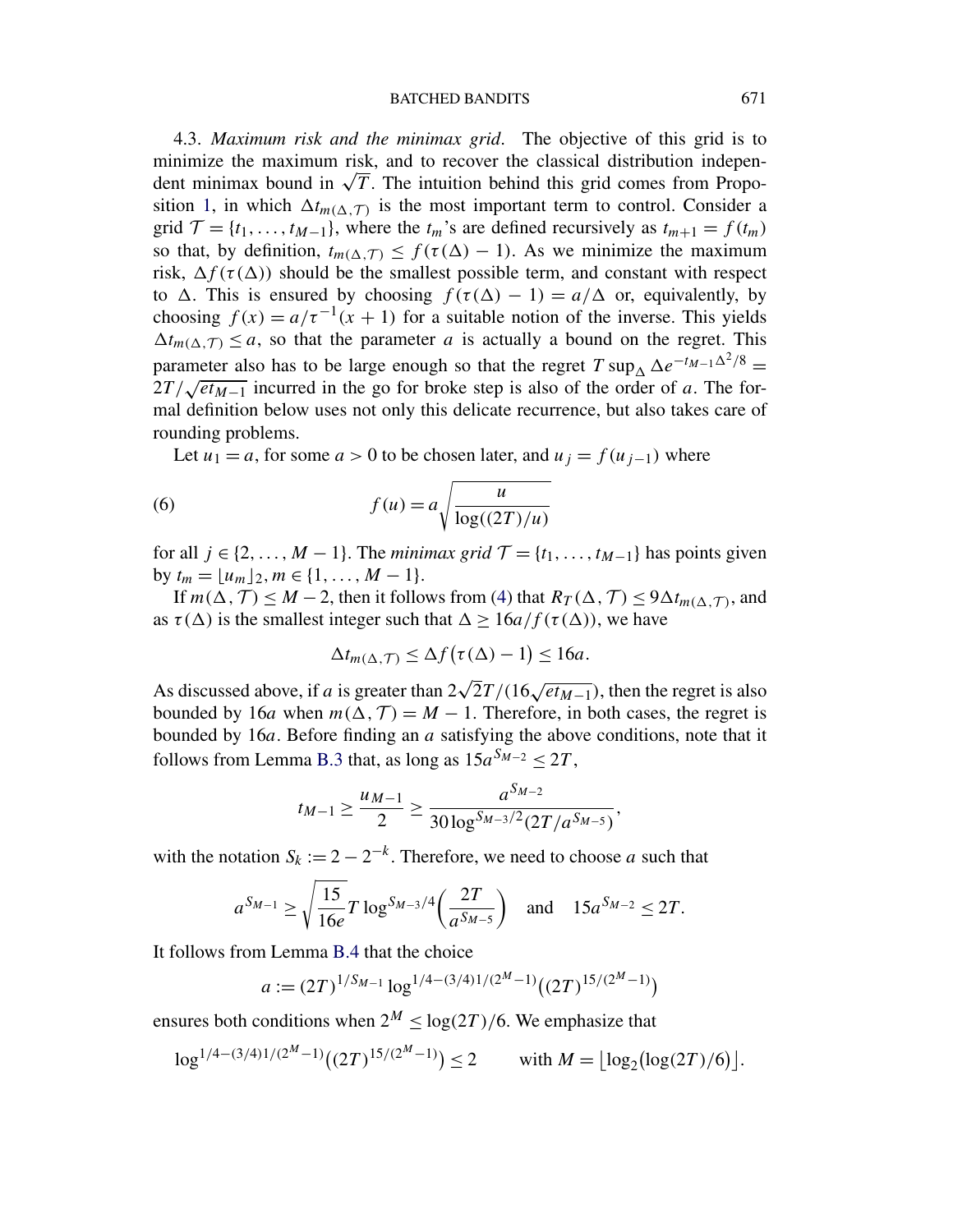TABLE 1 *Regret and decision times of the* ETC *policy with the minimax grid for M* = 2*,* 3*,* 4*,* 5. *In the table*,  $l_T = \log(T)$ 

| $\boldsymbol{M}$ | $t_1 = \sup_{\Delta} R_T(\Delta, \mathcal{T})$ | $t_2$                  | 13                      | $\iota_4$               |
|------------------|------------------------------------------------|------------------------|-------------------------|-------------------------|
| -2               | $T^{2/3}$                                      |                        |                         |                         |
| 3                | $T^{4/7}l_T^{1/7}$                             | $T^{6/7}l_T^{-1/7}$    |                         |                         |
| $\overline{4}$   | $T^{8/15}l_T^{1/5}$                            | $T^{12/15}l_T^{-1/5}$  | $T^{14/15}l_T^{-2/5}$   |                         |
|                  | $T^{16/31}l_T^{7/31}$                          | $T^{24/31}l_T^{-5/31}$ | $T^{28/31}l_T^{-11/31}$ | $T^{30/31}l_T^{-14/31}$ |

As a consequence, in order to get the optimal minimax rate of  $\sqrt{T}$ , one only needs  $\lfloor \log_2 \log(T) \rfloor$  batches. If more batches are available, then our policy implicitly combines some of them. We have proved the following theorem.

THEOREM 3. *The* ETC *policy over the minimax grid with*

$$
a = (2T)^{1/(2-2^{1-M})} \log^{1/4-(3/4)1/(2^M-1)}((2T)^{15/(2^M-1)})
$$

*ensures that, for any M such that*  $2^M \le \log(2T)/6$ ,

$$
\sup_{0 \leq \Delta \leq 1} R_T(\Delta, \mathcal{T}) \lesssim T^{1/(2-2^{1-M})} \log^{1/4-(3/4)1/(2^M-1)} (T^{1/(2^M-1)}),
$$

*which is minimax optimal, that is,*  $\sup_{\Delta} R_T(\Delta, \mathcal{T}) \lesssim \sqrt{T}$ , *for*  $M \ge \log_2 \log(T)$ .

Table 1 gives the regret bounds (without constant factors) and the decision times of the ETC policy with the minimax grid for  $M = 2, 3, 4, 5$ .

The ETC policy with the minimax grid can easily be adapted to have only *O*(log log *T*) switches, and yet still achieve regret of optimal order  $\sqrt{T}$ . To do so, in each batch one arm should be pulled for the first half of the batch, and the other for the second half, leading to only one switch within the batch, until the policy commits to a single arm. To ensure that a switch does not occur between batches, the first arm pulled in a batch should be set to the last arm pulled in the previous batch, assuming that the policy has not yet committed. This strategy is relevant in applications such as labor economics and industrial policy, where switching from an arm to the other may be expensive [24]. In this context, our policy compares favorably with the best current policies constrained to have  $log_2 log(T)$  switches, which lead to a regret bound of order  $\sqrt{T \log \log \log T}$  [11].

**5. Lower bounds.** In this section, we address the optimality of the regret bounds derived above for the specific functionals  $F_{\text{xs}}$ ,  $F_{\text{cr}}$  and  $F_{\text{mx}}$ . The results below do not merely characterize optimality (up to logarithmic terms) of the chosen grid within the class of ETC policies, but also optimality of the final policy among the class of *all M-batch policies*.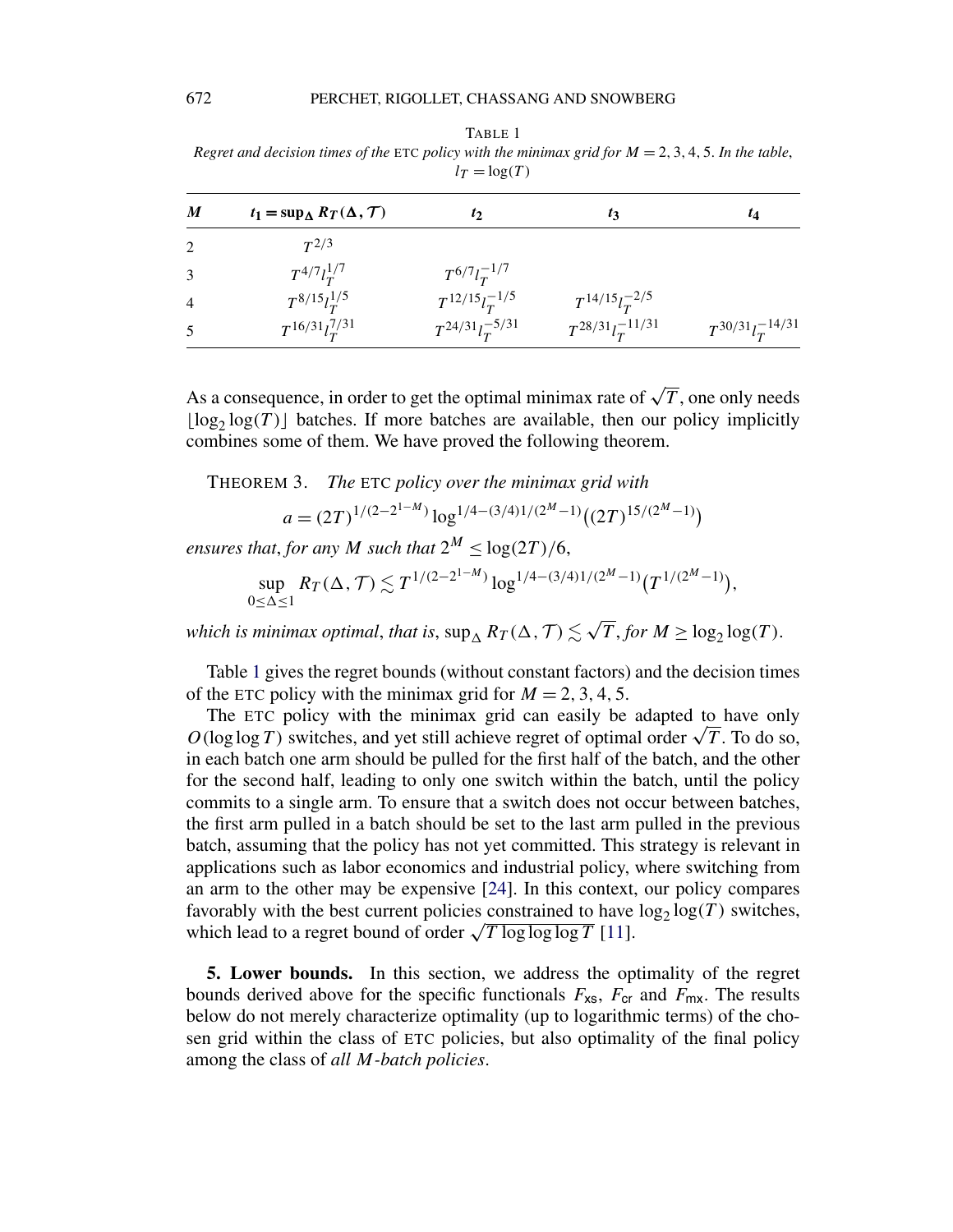THEOREM 4. *Fix*  $T \geq 2$  *and*  $M \in [2 : T]$ . *Any M*-batch policy  $(T, \pi)$ , *must satisfy the following lower bounds*:

$$
\sup_{\Delta \in (0,1]} \left\{ R_T(\Delta, \mathcal{T}) - \frac{1}{\Delta_{\mathbf{x}\mathbf{s}}} \right\} \gtrsim \frac{T}{M},
$$
  

$$
\sup_{\Delta \in (0,1]} \left\{ \Delta R_T(\Delta, \mathcal{T}) \right\} \gtrsim T^{1/M},
$$
  

$$
\sup_{\Delta \in (0,1]} \left\{ R_T(\Delta, \mathcal{T}) \right\} \gtrsim T^{1/(2-2^{1-M})}.
$$

PROOF. Fix  $\Delta_k = \frac{1}{\sqrt{k}}$  $\frac{1}{\overline{t_k}}$ ,  $k = 1, \ldots, M$ . Focusing first on excess risk, it follows from Proposition A.1 that

$$
\sup_{\Delta \in (0,1]} \left\{ R_T(\Delta, \mathcal{T}) - \frac{1}{\Delta} \right\} \ge \max_{1 \le k \le M} \sum_{j=1}^M \left\{ \frac{\Delta_k t_j}{4} \exp(-t_{j-1} \Delta_k^2 / 2) - \frac{1}{\Delta_k} \right\}
$$

$$
\ge \max_{1 \le k \le M} \left\{ \frac{t_{k+1}}{4\sqrt{et_k}} - \sqrt{t_k} \right\}.
$$

As  $t_{k+1} \geq t_k$ , the last quantity above is minimized if all the terms are of order 1. This yields  $t_{k+1} = t_k + a$ , for some positive constant *a*. As  $t_M = T$ , we get that  $t_j \sim jT/M$ , and taking  $\Delta = 1$  yields

$$
\sup_{\Delta \in (0,1]} \left\{ R_T(\Delta, \mathcal{T}) - \frac{1}{\Delta} \right\} \geq \frac{t_1}{4} \gtrsim \frac{T}{M}.
$$

Proposition A.1 also yields

$$
\sup_{\Delta \in (0,1]} {\lbrace \Delta R_T(\Delta, \mathcal{T}) \rbrace} \geq \max_{k} \sum_{j=1}^{M} {\lbrace \frac{\Delta_k^2 t_j}{4} \exp \left( -\frac{t_{j-1} \Delta_k^2}{2} \right) \rbrace} \geq \max_{k} {\lbrace \frac{t_{k+1}}{4 \sqrt{e t_k}} \rbrace}.
$$

Arguments similar to the ones for the excess regret above, give the lower bound for the competitive ratio. Finally,

$$
\sup_{\Delta \in (0,1]} R_T(\Delta, \mathcal{T}) \ge \max_k \sum_{j=1}^M \left\{ \frac{\Delta_k t_j}{4} \exp\left(-\frac{t_{j-1}\Delta_k^2}{2}\right) \right\} \ge \max_k \left\{ \frac{t_{k+1}}{4\sqrt{et_k}} \right\}
$$

gives the lower bound for maximum risk.  $\Box$ 

**6. Simulations.** In this final section, we briefly compare, in simulations, the various policies (grids) introduced above. These are also compared with UCB2 [2], which, as noted above, can be seen as an  $M = O(\log T)$  batch trial. A more complete exploration can be found in [29].

The minimax and geometric grids perform well using an order of magnitude fewer batches than UCB2. The number of batches required for UCB2 make its use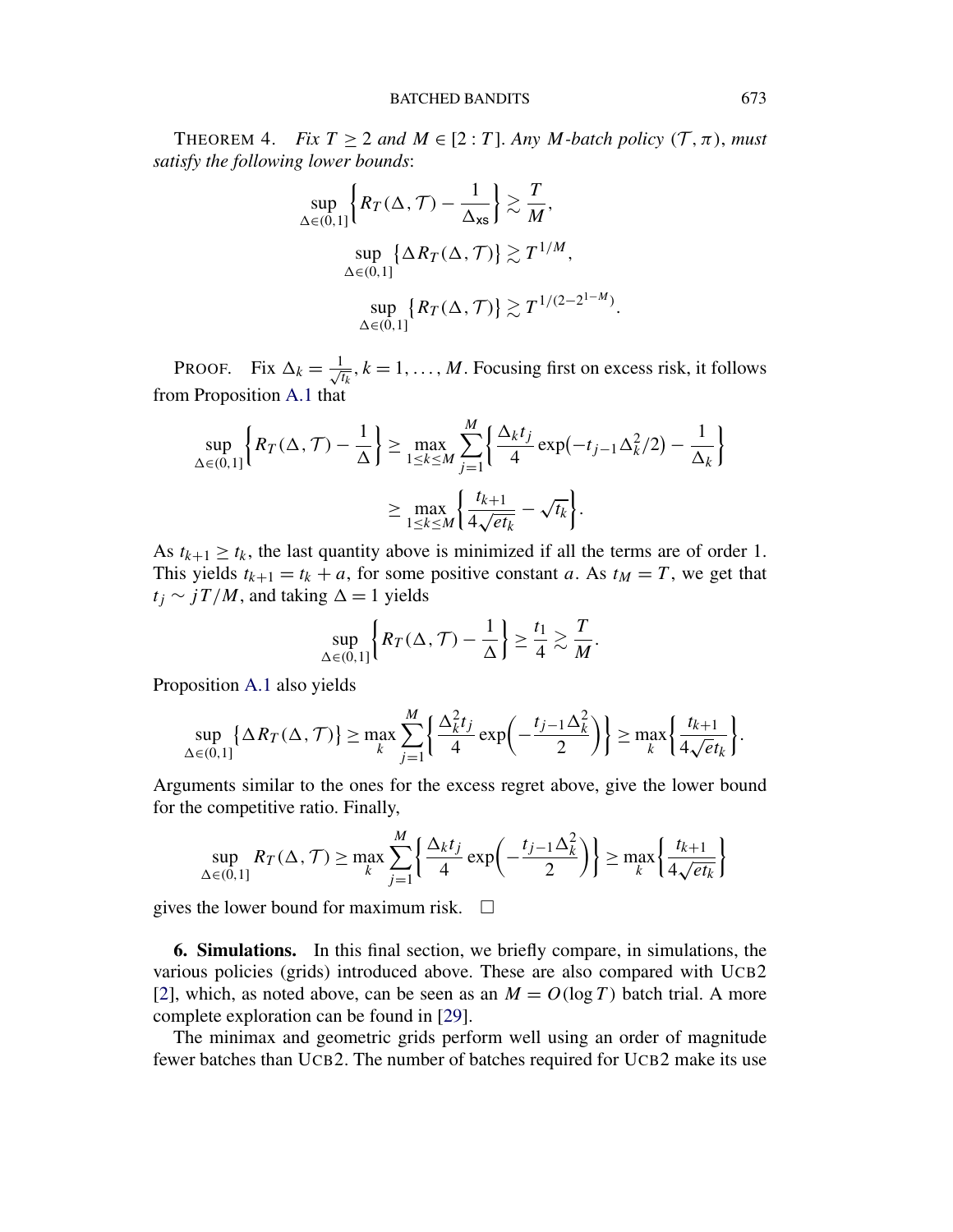

FIG. 2. *Performance of policies with different distributions and M* = 5. (*For all distributions*  $\mu^{(\dagger)} = 0.5$ , and  $\mu^{(\star)} = 0.5 + \Delta = 0.6$ .)

for medical trials functionally impossible. For example, a study that examined STI status six months after an intervention in [27] would require 1.5 years to run using minimax batch sizes, but UCB2 would use as many as 56 batches, meaning the study would take 28 years.

Specific examples of performance can be found in Figure 2. This figure compares average regret produced by different policies and many values of the total sample, *T*. For each value of *T* in the figure, a sample is drawn, grids are computed based on *M* and *T* , the policy is implemented, and average regret is calculated based on the choices in the policy. This is repeated 100 times for each value of *T* .

The number of batches is set at  $M = 5$  for all policies except UCB2. Each panel considers one of four distributions: two continuous—Gaussian and Student's *t*distribution—and two discrete—Bernoulli and Poisson. In all cases, we set the difference between the arms at  $\Delta = 0.1$ .

A few patterns are immediately apparent. First, the arithmetic grid produces relatively constant average regret above a certain number of participants. The intuition is straightforward: when *T* is large enough, the ETC policy will tend to commit after the first batch, as the first evaluation point will be greater than  $\tau(\Delta)$ . In the arithmetic grid, the size of this first batch is a constant proportion of the overall participant pool, so average regret will be constant when *T* is large enough.

Second, the minimax grid also produces relatively constant average regret, although this holds for smaller values of *T* , and produces lower regret than the ge-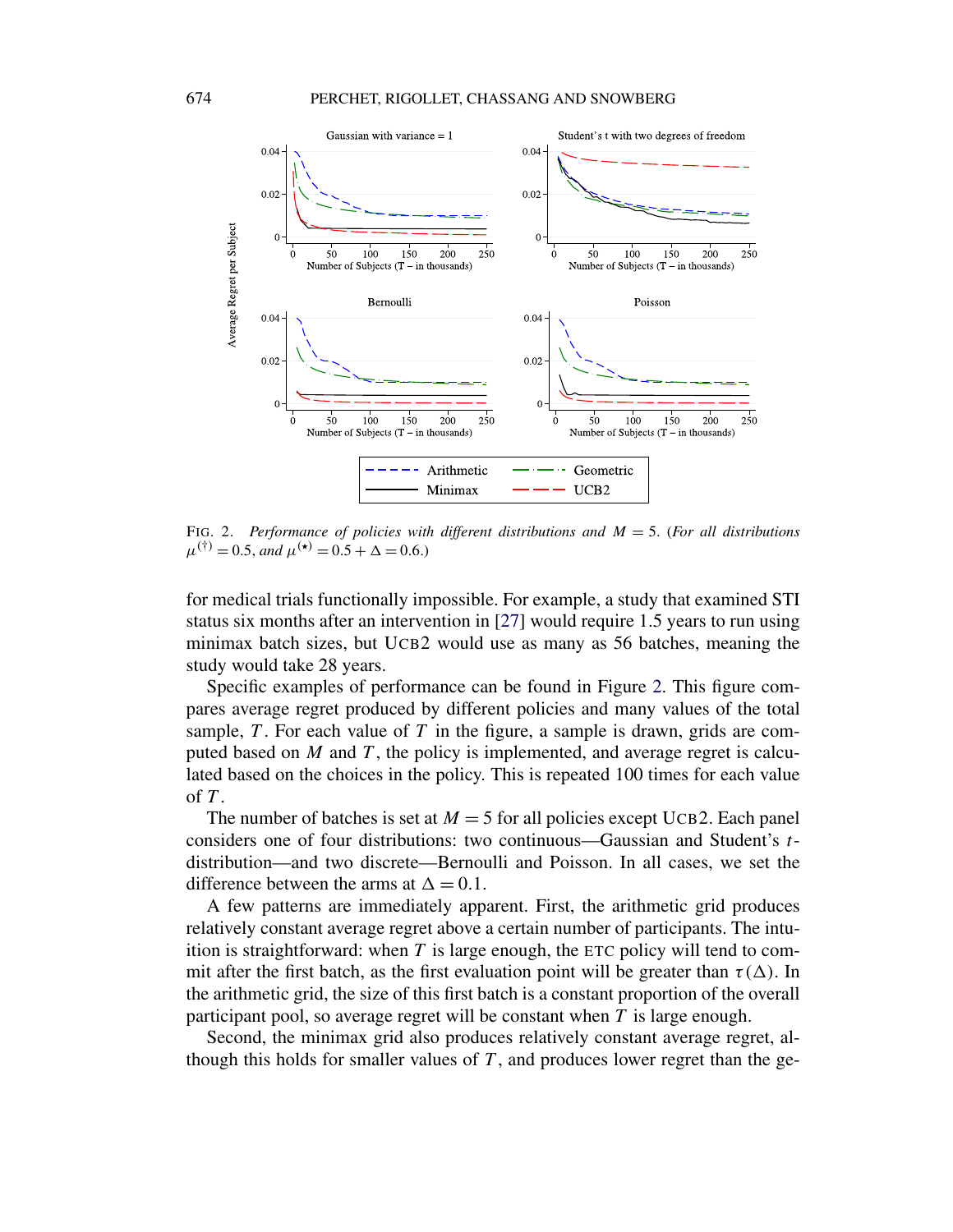#### BATCHED BANDITS 675

ometric or arithmetic case when *M* is small. This indicates, using the intuition above, that the minimax grid excels at choosing the optimal batch size to allow a decision to commit very close to  $\tau(\Delta)$ . This advantage over the arithmetic and geometric grids is clear. The minimax grid can even produce lower regret than UCB2, using an order of magnitude fewer batches.

Third, and finally, the UCB2 algorithm generally produces lower regret than any of the policies considered in this manuscript for all distributions except the heavy-tailed Student's *t*-distribution, for which batched policies perform significantly better. Indeed, the UCB2 is calibrated for sub-Gaussian rewards, as are batched policies. However, even with heavy-tailed distributions, the central limit theorem implies that batching a large number of observations returns averages that are sub-Gaussian; see the supplementary material [29]. Even when UCB2 performes better, this increase in performance comes at a steep practical cost: many more batches. For example, with draws from a Gaussian distribution, and *T* between 10,000 and 40,000, the minimax grid with only 5 batches performs better than UCB2. Throughout this range, UCB2 uses roughy 50 batches.

It is worth noting that in medical trials, there is nothing special about waiting six months for data from an intervention. Trials of cancer drugs often measure variables like the 1- or 3-year survival rate, or the increase in average survival compared to a baseline that may be greater than a year. In these cases, the ability to get relatively low regret with a small number of batches is extremely important.

## APPENDIX A: TOOLS FOR LOWER BOUNDS

Our results hinge on tools for lower bounds, recently adapted to the bandit setting in [9]. Specifically, we reduce the problem of deciding which arm to pull to that of hypothesis testing. Consider the following two candidate setups for the rewards distributions:  $P_1 = \mathcal{N}(\Delta, 1) \otimes \mathcal{N}(0, 1)$  and  $P_2 = \mathcal{N}(0, 1) \otimes \mathcal{N}(\Delta, 1)$ , that is, under  $P_1$  successive pulls of arm 1 yield  $\mathcal{N}(\Delta, 1)$  rewards and successive pulls of arm 2 yield  $\mathcal{N}(0, 1)$  rewards. The opposite is true for  $P_2$ , so arm *i* is optimal under *Pi*.

At a given time  $t \in [T]$ , the choice of  $\pi_t \in \{1, 2\}$  is a test between  $P_1^t$  and  $P_2^t$ where  $P_i^t$  denotes the distribution of observations available at time *t* under  $P_i$ . Let  $R(t, \pi)$  denote the regret incurred by policy  $\pi$  at time *t*. We have  $R(t, \pi)$  =  $\Delta \mathbb{1}(\pi_t \neq i)$ . Denote by  $E_i^t$  the expectation under  $P_i^t$ , so that

$$
E_1^t[R(t,\pi)] \vee E_2^t[R(t,\pi)] \ge \frac{1}{2} (E_1^t[R(t,\pi)] + E_2^t[R(t,\pi)]
$$
  
=  $\frac{\Delta}{2} (P_1^t(\pi_t = 2) + P_2^t(\pi_t = 1)).$ 

Next, we use the following lemma (see [35], Chapter 2).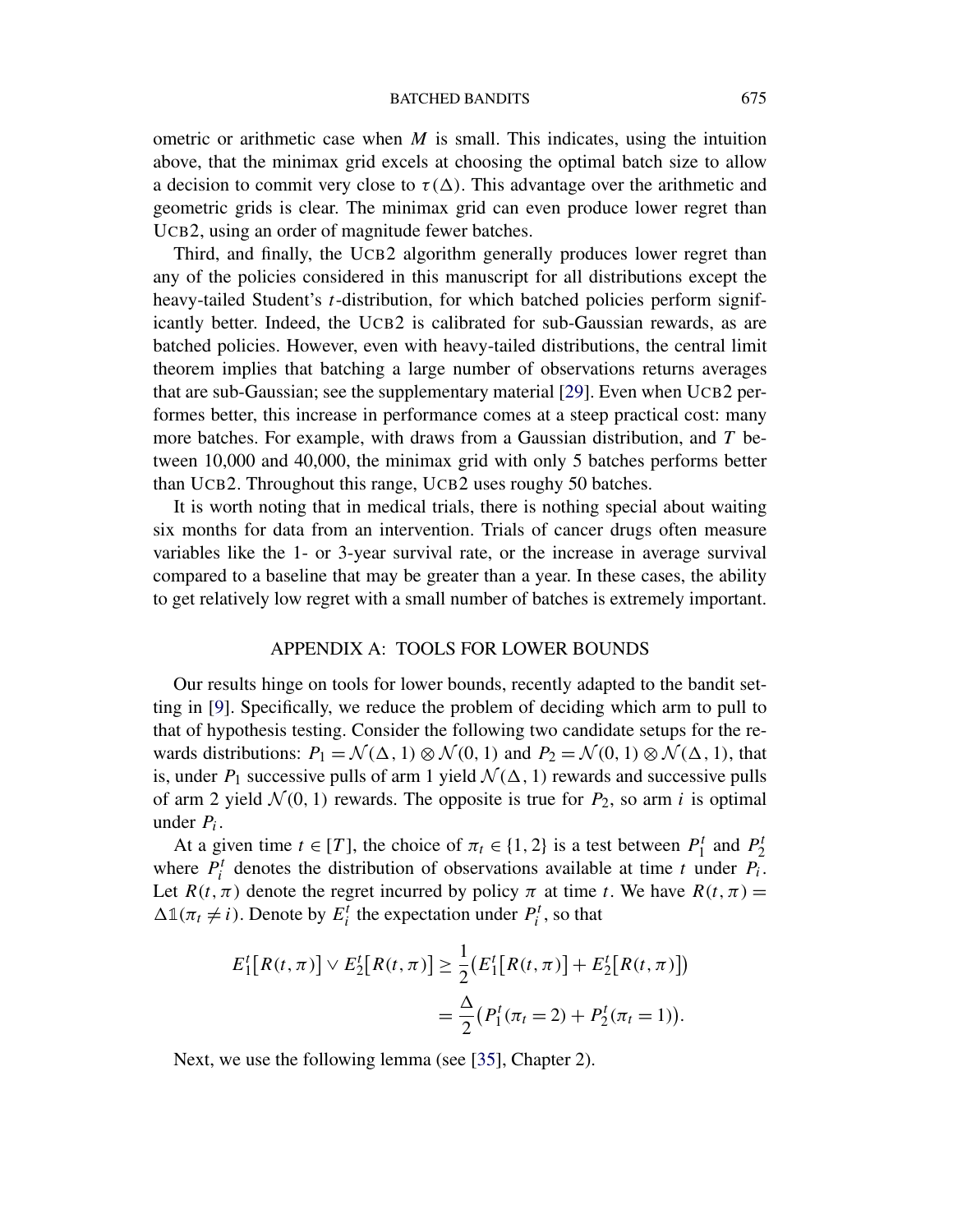LEMMA A.1. Let  $P_1$  and  $P_2$  be two probability distributions such that  $P_1 \ll P_2$ . *Then for any measurable set A*,

$$
P_1(A) + P_2(A^c) \ge \frac{1}{2} \exp(-KL(P_1, P_2)),
$$

*where* KL*(*·*,*·*) is the Kullback–Leibler divergence defined by*

$$
KL(P_1, P_2) = \int \log \left(\frac{dP_1}{dP_2}\right) dP_1.
$$

Here, observations are generated by an *M*-batch policy  $\pi$ . Recall that *J*(*t*) ∈ [*M*] denotes the index of the current batch. As  $\pi$  depends on observations  ${Y_s^{(\pi_s)} : s \in [t_{J(t)-1}]}$ ,  $P_i^t$  is a product distribution of at most  $t_{J(t)-1}$  marginals. It is straightforward to show that whatever arms are observed over the history,  $KL(P_1^t, P_2^t) = t_{J(t)-1} \Delta^2/2$ . Therefore,

$$
E_1^t[R(t,\pi)] \vee E_2^t[R(t,\pi)] \geq \frac{1}{4} \exp(-t_{J(t)-1}\Delta^2/2).
$$

Summing over *t* yields the following result.

PROPOSITION A.1. *Fix*  $\mathcal{T} = \{t_1, \ldots, t_M\}$  *and let*  $(\mathcal{T}, \pi)$  *be an M-batch policy. There exist reward distributions with gap*  $\Delta$ , *such that*  $(\mathcal{T}, \pi)$  *has regret bounded below as, defining*  $t_0 := 0$ ,

$$
R_T(\Delta, \mathcal{T}) \ge \Delta \sum_{j=1}^M \frac{t_j}{4} \exp(-t_{j-1} \Delta^2/2).
$$

A variety of lower bounds in Section 5 are shown using this proposition.

#### APPENDIX B: TECHNICAL LEMMAS

A process  $\{Z_t\}_{t>0}$  is a sub-Gaussian martingale difference sequence if  $\mathbb{E}[Z_{t+1}]$  $Z_1, \ldots, Z_t$ ] = 0 and  $\mathbb{E}[e^{\lambda Z_{t+1}}] \le e^{\lambda^2/2}$  for every  $\lambda > 0, t \ge 0$ .

LEMMA B.1. *Let Zt be a sub-Gaussian martingale difference sequence*. *Then, for every*  $\delta > 0$  *and every integer*  $t \geq 1$ *,* 

$$
\mathbb{P}\bigg\{\bar{Z}_t \ge \sqrt{\frac{2}{t}\log\bigg(\frac{1}{\delta}\bigg)}\bigg\} \le \delta.
$$

*Moreover, for every integer*  $\tau \geq 1$ *,* 

$$
\mathbb{P}\bigg\{\exists t\leq\tau,\bar{Z}_t\geq 2\sqrt{\frac{2}{t}\log\bigg(\frac{4}{\delta}\frac{\tau}{t}\bigg)}\bigg\}\leq\delta.
$$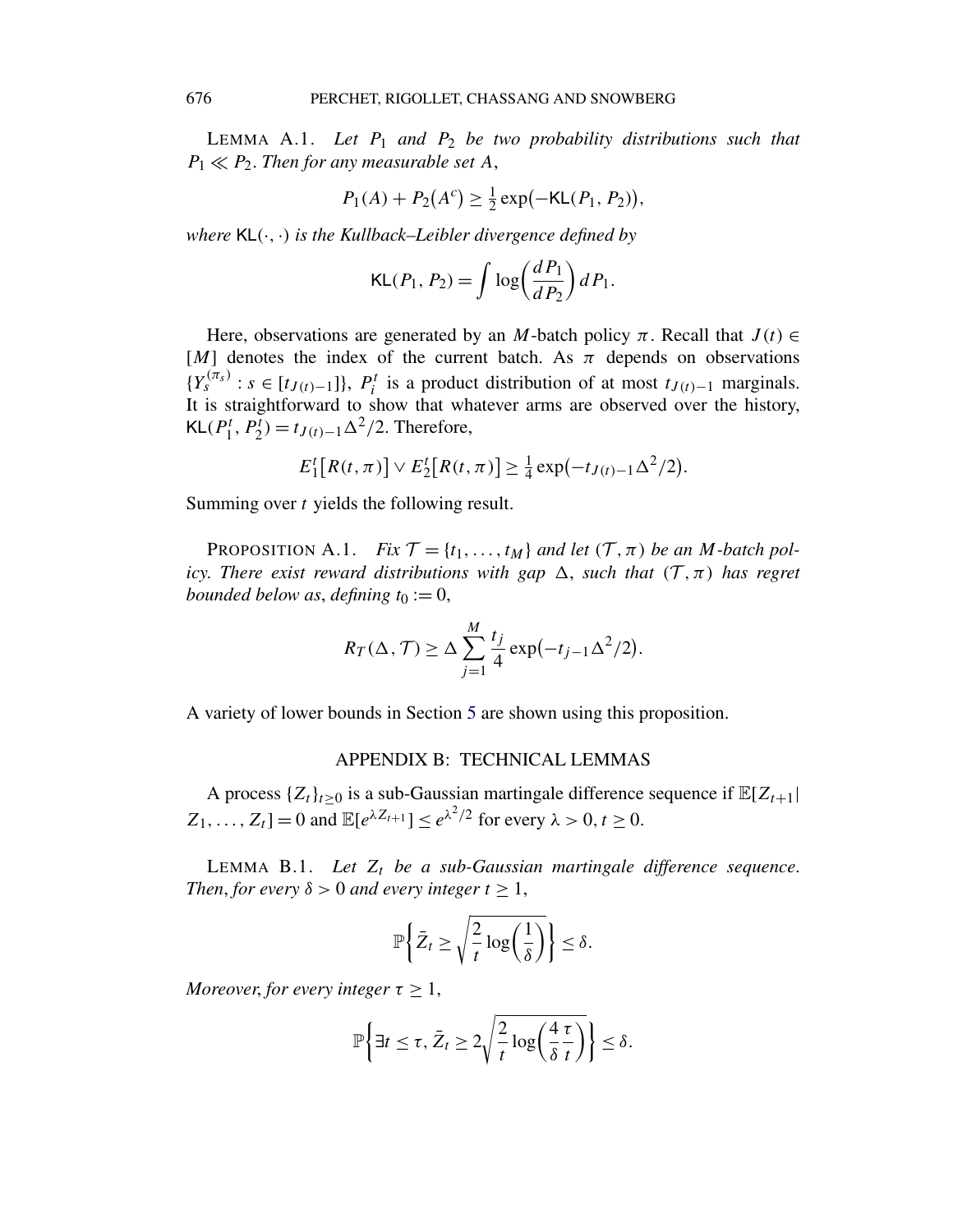PROOF. The first inequality follows from a classical Chernoff bound. To prove the maximal inequality, define  $\varepsilon_t = 2\sqrt{\frac{2}{t} \log(\frac{4}{\delta})}$  $\frac{\tau}{t}$ ). Note that, by Jensen's inequality, for any  $\alpha > 0$ , the process  $\{\exp(\alpha s \bar{Z}_s)\}_s$  is a sub-martingale. Therefore, it follows from Doob's maximal inequality [19], Theorem 3.2, page 314, that for every  $\eta > 0$  and every integer  $t \geq 1$ ,

$$
\mathbb{P}\{\exists s \leq t, s\bar{Z}_s \geq \eta\} = \mathbb{P}\{\exists s \leq t, e^{\alpha s\bar{Z}_s} \geq e^{\alpha \eta}\} \leq \mathbb{E}[e^{\alpha t\bar{Z}_t}]e^{-\alpha \eta}.
$$

Next, as  $Z_t$  is sub-Gaussian, we have  $\mathbb{E}[\exp(\alpha t \bar{Z}_t)] \leq \exp(\alpha^2 t/2)$ . The above, and optimizing with respect to  $\alpha > 0$  yields

$$
\mathbb{P}\{\exists s \leq t, s\bar{Z}_s \geq \eta\} \leq \exp\biggl(-\frac{\eta^2}{2t}\biggr).
$$

Next, using a peeling argument, one obtains

$$
\mathbb{P}\{\exists t \leq \tau, \bar{Z}_t \geq \varepsilon_t\} \leq \sum_{m=0}^{\lfloor \log_2(\tau) \rfloor} \mathbb{P}\left\{\bigcup_{t=2^m}^{2^{m+1}-1} \{\bar{Z}_t \geq \varepsilon_t\}\right\}
$$

$$
\leq \sum_{m=0}^{\lfloor \log_2(\tau) \rfloor} \mathbb{P}\left\{\bigcup_{t=2^m}^{2^{m+1}} \{\bar{Z}_t \geq \varepsilon_{2^{m+1}}\}\right\}
$$

$$
\leq \sum_{m=0}^{\lfloor \log_2(\tau) \rfloor} \mathbb{P}\left\{\bigcup_{t=2^m}^{2^{m+1}} \{\tau \bar{Z}_t \geq 2^m \varepsilon_{2^{m+1}}\}\right\}
$$

$$
\leq \sum_{m=0}^{\lfloor \log_2(\tau) \rfloor} \exp\left(-\frac{(2^m \varepsilon_{2^{m+1}})^2}{2^{m+2}}\right)
$$

$$
= \sum_{m=0}^{\lfloor \log_2(\tau) \rfloor} \frac{2^{m+1} \delta}{\tau} \frac{\delta}{4} \leq \frac{2^{\log_2(\tau)+2} \delta}{\tau} \frac{\delta}{4} \leq \delta.
$$

Hence, the result.  $\Box$ 

LEMMA B.2. *Fix two positive integers*  $T$  *and*  $M \leq log(T)$ . It holds that

$$
T\Delta e^{-(a^{M-1}\Delta^2)/32} \le 32a \frac{\overline{\log}((T\Delta^2)/32)}{\Delta} \qquad \text{if } a \ge \left(\frac{MT}{\log T}\right)^{1/M}
$$

PROOF. Fix the value of *a* and observe that  $M \leq \log T$  implies that  $a \geq e$ . Define  $x := T\Delta^2/32 > 0$  and  $\theta := a^{M-1}/T > 0$ . The first inequality is rewritten as

(7) 
$$
xe^{-\theta x} \leq a \overline{\log}(x).
$$

*.*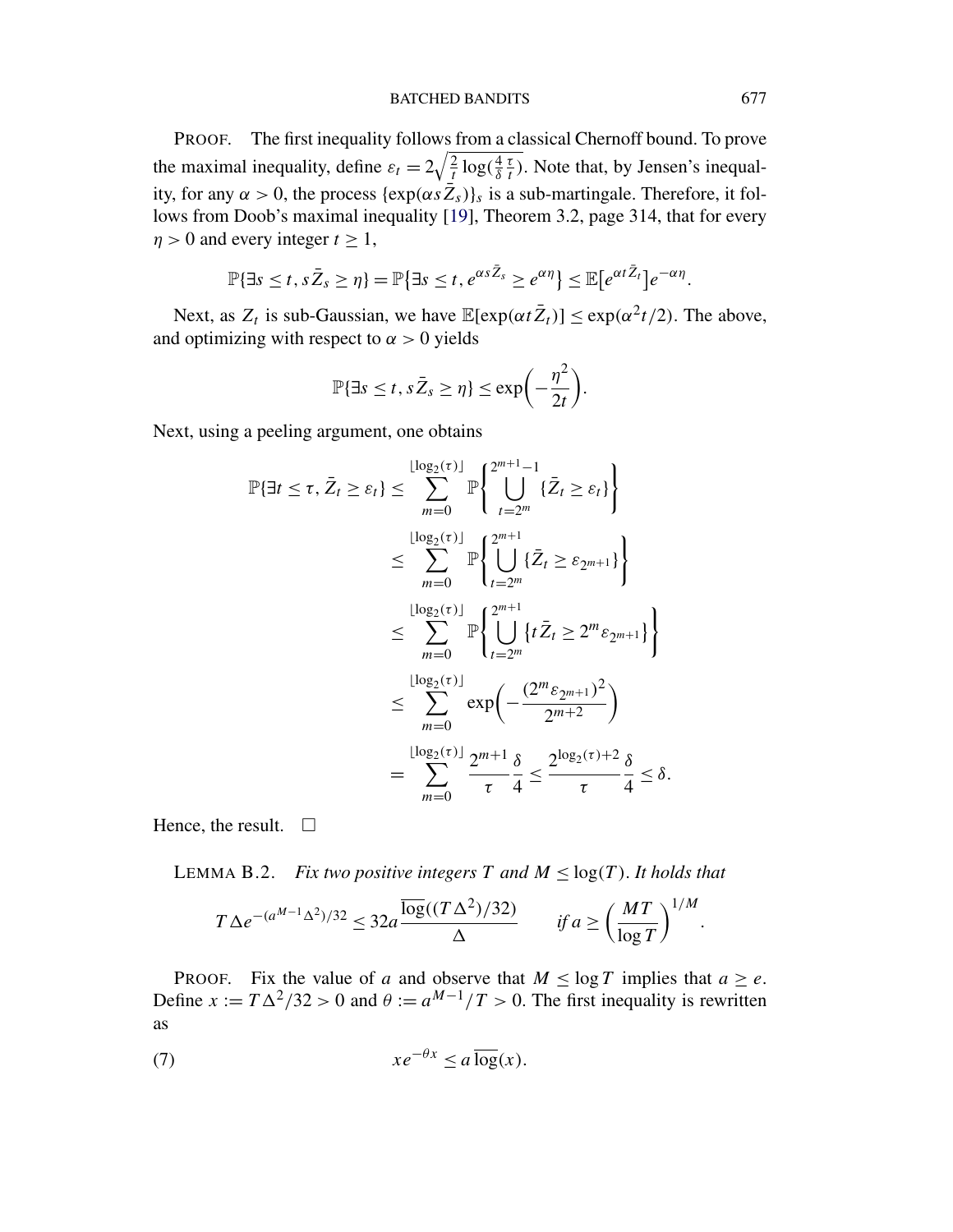We will prove that this inequality is true for all  $x > 0$ , given that  $\theta$  and a satisfy some relation. This, in turn, gives a condition that depends solely on *a*, ensuring that the statement of the lemma is true for all  $\Delta > 0$ .

Equation (7) immediately holds if *x*  $\leq e$  as  $a \overline{\log}(x) = a \geq e$ . Similarly,  $xe^{-\theta x} \leq$ 1/( $\theta$ *e*). Thus (7) holds for all  $x \ge 1/\sqrt{\theta}$  when  $a \ge a^* := 1/(\theta \log(1/\theta))$ . We assume this inequality holds. Thus, we must show that (7) holds for  $x \in [e, 1/\sqrt{\theta}]$ . For  $x \le a$ , the derivative of the right-hand side is  $\frac{a}{x} \ge 1$ , while the derivative of the left-hand side is smaller than 1. As a consequence, (7) holds for every  $x \le a$ , in particular for every  $x \leq a^*$ . To summarize, whenever

$$
a \ge a^* = \frac{T}{a^{M-1}} \frac{1}{\log(T/a^{M-1})},
$$

equation (7) holds on  $(0, e]$ , on  $[e, a^*]$  and on  $[1/\sqrt{\theta}, +\infty)$ , thus on  $(0, +\infty)$  as  $a^* \geq 1/\sqrt{\theta}$ . Next, if  $a^M \geq MT/\log T$ , we obtain

$$
\frac{a}{a^*} = \frac{a^M}{T} \overline{\log} \left( \frac{T}{a^{M-1}} \right) \ge \frac{M}{\log(T)} \log \left( T \left( \frac{\log T}{MT} \right)^{(M-1)/M} \right)
$$

$$
= \frac{1}{\log(T)} \log \left( T \left( \frac{\log(T)}{M} \right)^{M-1} \right).
$$

The result follows from  $\log(T)/M \ge 1$ , hence  $a/a^* \ge 1$ .  $\Box$ 

LEMMA  $B.3.$  *Fix*  $a \ge 1, b \ge e$  *and let*  $u_1, u_2, \ldots$  *be defined by*  $u_1 = a$  *and*  $u_{k+1} = a \sqrt{\frac{u_k}{\log(b/u_k)}}$ . *Define*  $S_k = 0$  *for*  $k < 0$  *and* 

$$
S_k = \sum_{j=0}^k 2^{-j} = 2 - 2^{-k} \quad \text{for } k \ge 0.
$$

*Then, for any M such that*  $15a^{S_{M-2}} \leq b$ *, and all*  $k \in [M-3]$ *,* 

$$
u_k \ge \frac{a^{S_{k-1}}}{15 \log^{S_{k-2}/2}(b/a^{S_{k-2}})}.
$$

*Moreover, for*  $k \in [M - 2 : M]$ *, we also have* 

$$
u_k \geq \frac{a^{S_{k-1}}}{15 \log^{S_{k-2}/2}(b/a^{S_{M-5}})}.
$$

PROOF. Define  $z_k = \log(b/a^{S_k})$ . It is straightforward to show that  $z_k \leq 3z_{k+1}$ iff  $a^{S_{k+2}} \leq b$ . In particular,  $a^{S_{M-2}} \leq b$  implies that  $z_k \leq 3z_{k+1}$  for all  $k \in [0:$  $M - 4$ . Next, we have

(8) 
$$
u_{k+1} = a \sqrt{\frac{u_k}{\log(b/u_k)}} \ge a \sqrt{\frac{a^{S_{k-1}}}{15z_{k-2}^{S_{k-2}/2}\log(b/u_k)}}.
$$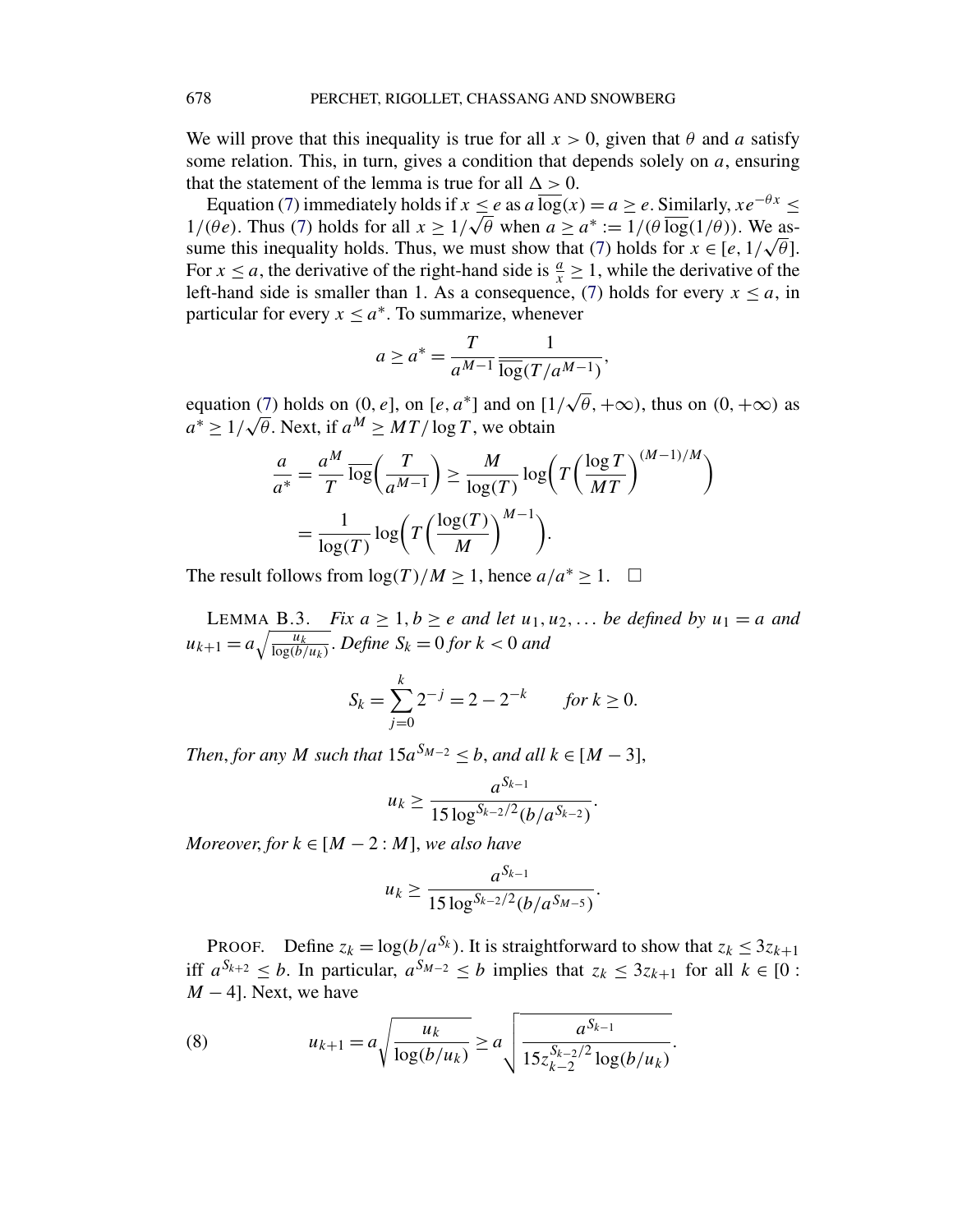Observe that  $b/a^{S_{k-1}} \ge 15$ , so for all  $k \in [0, M-1]$  we have

$$
\log(b/u_k) \leq \log(b/a^{S_{k-1}}) + \log 15 + \frac{S_{k-2}}{2} \log z_{k-2} \leq 5z_{k-1}.
$$

This yields

$$
z_{k-2}^{S_{k-2}/2} \log(b/u_k) \le 15z_{k-1}^{S_{k-2}/2} z_{k-1} = 15z_{k-1}^{S_{k-1}}.
$$

Plugging this bound into (8) completes the proof for  $k \in [M-3]$ .

Finally, if  $k \geq M - 2$ , we have by induction on *k* from  $M - 3$ ,

$$
u_{k+1} = a \sqrt{\frac{u_k}{\log(b/u_k)}} \ge a \sqrt{\frac{a^{S_{k-1}}}{15z_{M-5}^{S_{k-2}/2} \log(b/u_k)}}
$$

Moreover, as  $b/a^{S_{k-1}}$  ≥ 15, for  $k \in [M-3, M-1]$  we have

$$
\log(b/u_k) \le \log(b/a^{S_{k-1}}) + \log 15 + \frac{S_{k-2}}{2} \log z_{M-5} \le 3z_{M-5}.
$$

*.*

LEMMA B.4. *If*  $2^M \leq \log(4T)/6$ , *the following specific choice* 

$$
a := (2T)^{1/S_{M-1}} \log^{1/4 - (3/4)1/(2^M - 1)} ((2T)^{15/(2^M - 1)})
$$

*ensures that*

(9) 
$$
a^{S_{M-1}} \ge \sqrt{\frac{15}{16e}} T \log^{S_{M-3}/4} \left(\frac{2T}{a^{S_{M-5}}}\right)
$$

*and*

(10) 
$$
15a^{S_{M-2}} \leq 2T.
$$

PROOF. Immediate for  $M = 2$ . For  $M > 2$ ,  $2^M \le \log(4T)$  implies

$$
a^{S_{M-1}} = 2T \log^{S_{M-3}/4}((2T)^{15/(2^M-1)}) \ge 2T \left[16 \frac{15}{2^M-1} \log(2T)\right]^{1/4} \ge 2T.
$$

Therefore,  $a \ge (2T)^{1/S_{M-1}}$ , which in turn implies that

$$
a^{S_{M-1}} = 2T \log^{S_{M-3}/4}((2T)^{1-S_{M-5}/S_{M-1}}) \ge \sqrt{\frac{15}{16e}} T \log^{S_{M-3}/4} \left(\frac{2T}{a^{S_{M-5}}}\right).
$$

This completes the proof of (9). Equation (10) follows if

$$
(11) \t15^{S_{M-1}}(2T)^{S_{M-2}}\log^{(S_{M-3}S_{M-2})/4}((2T)^{15/(2^M-1)}) \leq (2T)^{S_{M-1}}.
$$

Using that  $S_{M-k} \leq 2$ , we get that the left-hand side of (10) is smaller than

$$
15^{2} \log((2T)^{15/(2^M-1)}) \le 2250 \log((2T)^{2^{1-M}}).
$$

The result follows using  $2^M \le \log(2T)/6$ , which implies that the right-hand side in the above inequality is bounded by  $(2T)^{2^{1-M}}$ .  $\Box$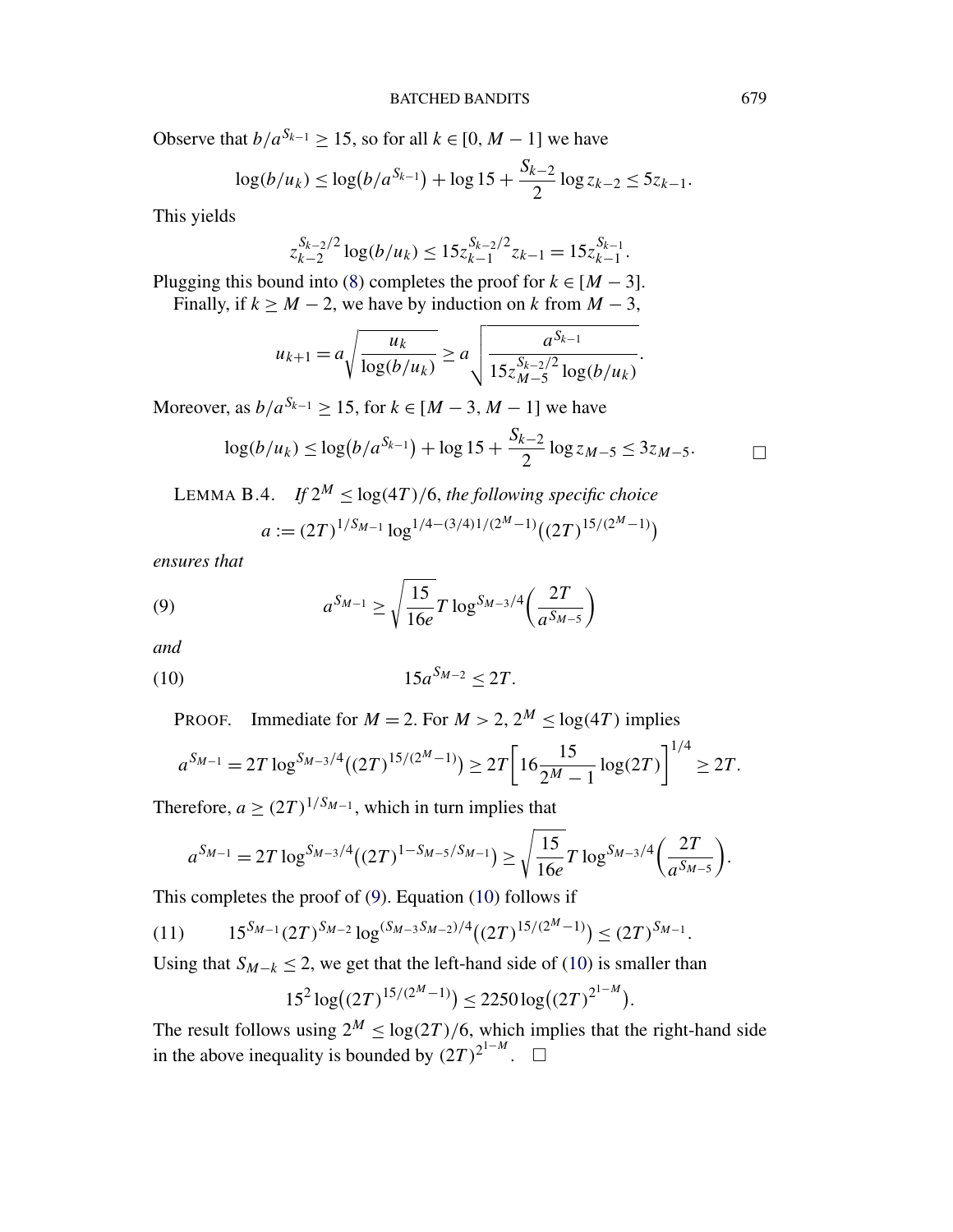## SUPPLEMENTARY MATERIAL

**Supplement to "Batched bandit problems"** (DOI: 10.1214/15- AOS1381SUPP; .pdf). The supplementary material [29] contains additional simulations, including some using real data.

## REFERENCES

- [1] AUDIBERT, J.-Y. and BUBECK, S. (2010). Regret bounds and minimax policies under partial monitoring. *J*. *Mach*. *Learn*. *Res*. **11** 2785–2836. MR2738783
- [2] AUER, P., CESA-BIANCHI, N. and FISCHER, P. (2002). Finite-time analysis of the multiarmed bandit problem. *Mach*. *Learn*. **47** 235–256.
- [3] AUER, P. and ORTNER, R. (2010). UCB revisited: Improved regret bounds for the stochastic multi-armed bandit problem. *Period*. *Math*. *Hungar*. **61** 55–65. MR2728432
- [4] BARTROFF, J. (2007). Asymptotically optimal multistage tests of simple hypotheses. *Ann*. *Statist*. **35** 2075–2105. MR2363964
- [5] BARTROFF, J., LAI, T. L. and SHIH, M.-C. (2013). *Sequential Experimentation in Clinical Trials*: *Design and Analysis*. Springer, New York. MR2987767
- [6] BATHER, J. A. (1981). Randomized allocation of treatments in sequential experiments. *J*. *Roy*. *Statist*. *Soc*. *Ser*. *B* **43** 265–292. MR0637940
- [7] BERRY, D. A. and FRISTEDT, B. (1985). *Bandit Problems*: *Sequential Allocation of Experiments*. Chapman & Hall, London. MR0813698
- [8] BERTSIMAS, D. and MERSEREAU, A. J. (2007). A learning approach for interactive marketing to a customer segment. *Oper*. *Res*. **55** 1120–1135. MR2372281
- [9] BUBECK, S., PERCHET, V. and RIGOLLET, P. (2013). Bounded regret in stochastic multiarmed bandits. *COLT* 2013, *JMLR W&CP* **30** 122–134.
- [10] CAPPÉ, O., GARIVIER, A., MAILLARD, O.-A., MUNOS, R. and STOLTZ, G. (2013). Kullback–Leibler upper confidence bounds for optimal sequential allocation. *Ann*. *Statist*. **41** 1516–1541. MR3113820
- [11] CESA-BIANCHI, N., DEKEL, O. and SHAMIR, O. (2013). Online learning with switching costs and other adaptive adversaries. *Adv*. *Neural Inf*. *Process*. *Syst*. **26** 1160–1168.
- [12] CESA-BIANCHI, N., GENTILE, C. and MANSOUR, Y. (2012). Regret minimization for reserve prices in second-price auctions. In *Proceedings of the Twenty-Fourth Annual ACM-SIAM Symposium on Discrete Algorithms* 1190–1204. SIAM, Philadelphia, PA. MR3202975
- [13] CHENG, Y. (1996). Multistage bandit problems. *J*. *Statist*. *Plann*. *Inference* **53** 153–170. MR1412085
- [14] CHICK, S. E. and GANS, N. (2009). Economic analysis of simulation selection problems. *Manage*. *Sci*. **55** 421–437.
- [15] COLTON, T. (1963). A model for selecting one of two medical treatments. *J*. *Amer*. *Statist*. *Assoc*. **58** 388–400. MR0149637
- [16] COLTON, T. (1965). A two-stage model for selecting one of two treatments. *Biometrics* **21** 169–180.
- [17] COTTLE, R., JOHNSON, E. and WETS, R. (2007). George B. Dantzig (1914–2005). *Notices Amer*. *Math*. *Soc*. **54** 344–362. MR2292141
- [18] DANTZIG, G. B. (1940). On the non-existence of tests of "Student's" hypothesis having power functions independent of σ . *Ann*. *Math*. *Statist*. **11** 186–192. MR0002082
- [19] DOOB, J. L. (1990). *Stochastic Processes*. Wiley, New York. MR1038526
- [20] FABIUS, J. and VAN ZWET, W. R. (1970). Some remarks on the two-armed bandit. *Ann*. *Math*. *Statist*. **41** 1906–1916. MR0278454
- [21] GHURYE, S. G. and ROBBINS, H. (1954). Two-stage procedures for estimating the difference between means. *Biometrika* **41** 146–152. MR0062394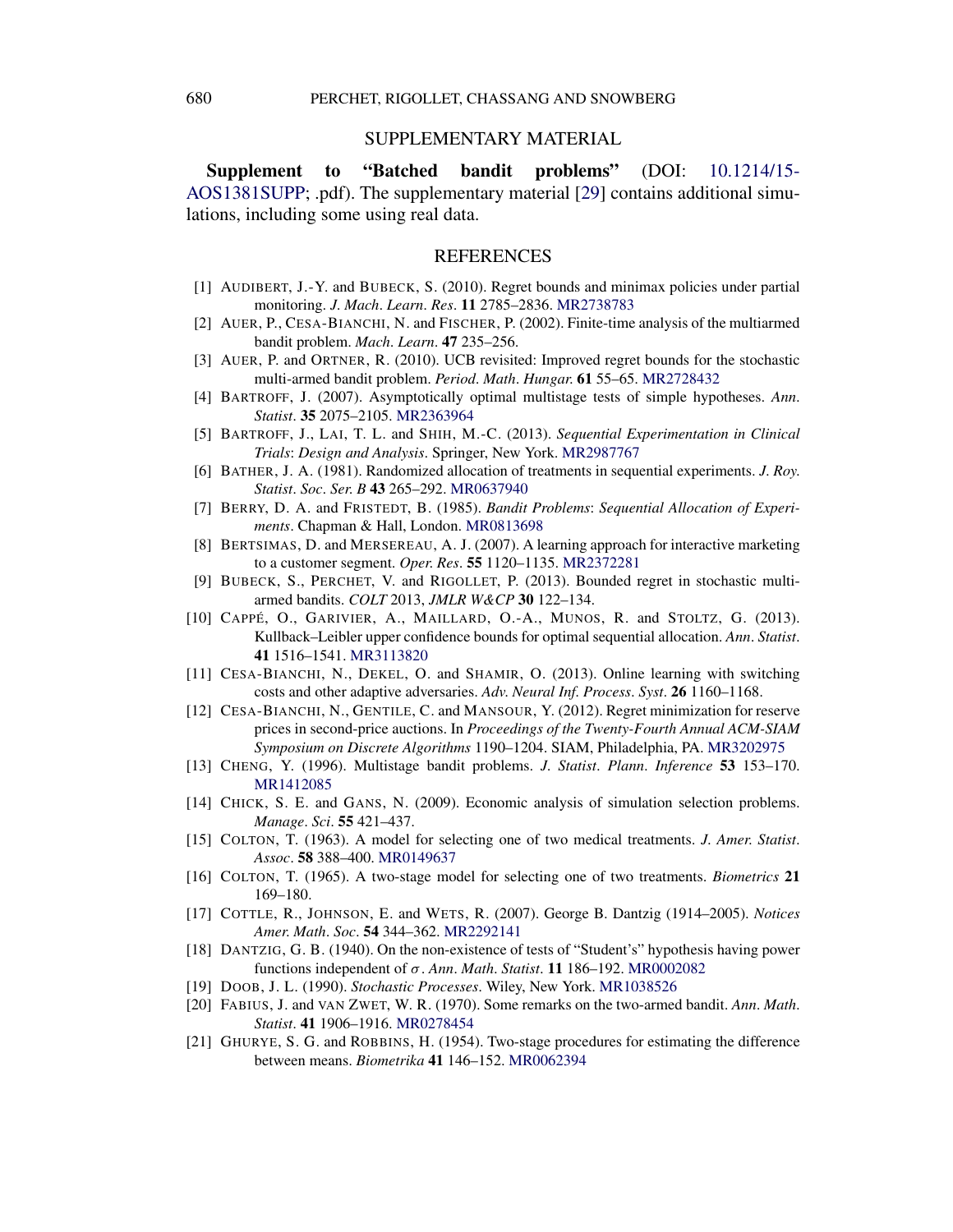- [22] HARDWICK, J. and STOUT, Q. F. (2002). Optimal few-stage designs. *J*. *Statist*. *Plann*. *Inference* **104** 121–145. MR1900522
- [23] JENNISON, C. and TURNBULL, B. W. (2000). *Group Sequential Methods with Applications to Clinical Trials*. Chapman & Hall/CRC, Boca Raton, FL. MR1710781
- [24] JUN, T. (2004). A survey on the bandit problem with switching costs. *Economist* **152** 513–541.
- [25] LAI, T. L. and ROBBINS, H. (1985). Asymptotically efficient adaptive allocation rules. *Adv*. *in Appl*. *Math*. **6** 4–22. MR0776826
- [26] MAURICE, R. J. (1957). A minimax procedure for choosing between two populations using sequential sampling. *J*. *R*. *Stat*. *Soc*., *B* **19** 255–261.
- [27] METSCH, L. R., FEASTER, D. J., GOODEN, L. et al. (2013). Effect of risk-reduction counseling with rapid HIV testing on risk of acquiring sexually transmitted infections: The AWARE randomized clinical trial. *JAMA* **310** 1701–1710.
- [28] PERCHET, V. and RIGOLLET, P. (2013). The multi-armed bandit problem with covariates. *Ann*. *Statist*. **41** 693–721. MR3099118
- [29] PERCHET, V., RIGOLLET, P., CHASSANG, S. and SNOWBERG, E. (2015). Supplement to "Batched bandit problems." DOI:10.1214/15-AOS1381SUPP.
- [30] ROBBINS, H. (1952). Some aspects of the sequential design of experiments. *Bull*. *Amer*. *Math*. *Soc*. **58** 527–535. MR0050246
- [31] SCHWARTZ, E. M., BRADLOW, E. and FADER, P. (2013). Customer acquisition via display advertising using multi-armed bandit experiments. Technical report, Univ. Michigan.
- [32] SOMERVILLE, P. N. (1954). Some problems of optimum sampling. *Biometrika* **41** 420–429. MR0066607
- [33] STEIN, C. (1945). A two-sample test for a linear hypothesis whose power is independent of the variance. *Ann*. *Math*. *Statist*. **16** 243–258. MR0013885
- [34] THOMPSON, W. R. (1933). On the likelihood that one unknown probability exceeds another in view of the evidence of two samples. *Biometrika* **25** 285–294.
- [35] TSYBAKOV, A. B. (2009). *Introduction to Nonparametric Estimation*. Springer, New York. MR2724359
- [36] VOGEL, W. (1960). An asymptotic minimax theorem for the two armed bandit problem. *Ann*. *Math*. *Statist*. **31** 444–451. MR0116443
- [37] VOGEL, W. (1960). A sequential design for the two armed bandit. *Ann*. *Math*. *Statist*. **31** 430– 443. MR0116442

V. PERCHET LPMA, UMR 7599 UNIVERSITÉ PARIS DIDEROT 8, PLACE FM/13 75013, PARIS FRANCE E-MAIL: vianney.perchet@normalesup.org P. RIGOLLET DEPARTMENT OF MATHEMATICS AND IDSS MASSACHUSETTS INSTITUTE OF TECHNOLOGY 77 MASSACHUSETTS AVENUE CAMBRIDGE, MASSACHUSETTS 02139-4307 USA E-MAIL: rigollet@math.mit.edu S. CHASSANG DEPARTMENT OF ECONOMICS PRINCETON UNIVERSITY BENDHEIM HALL 316 PRINCETON, NEW JERSEY 08544-1021 USA E. SNOWBERG DIVISION OF THE HUMANITIES AND SOCIAL SCIENCES CALIFORNIA INSTITUTE OF TECHNOLOGY MC 228-77 PASADENA, CALIFORNIA 91125 USA

E-MAIL: chassang@princeton.edu

E-MAIL: snowberg@caltech.edu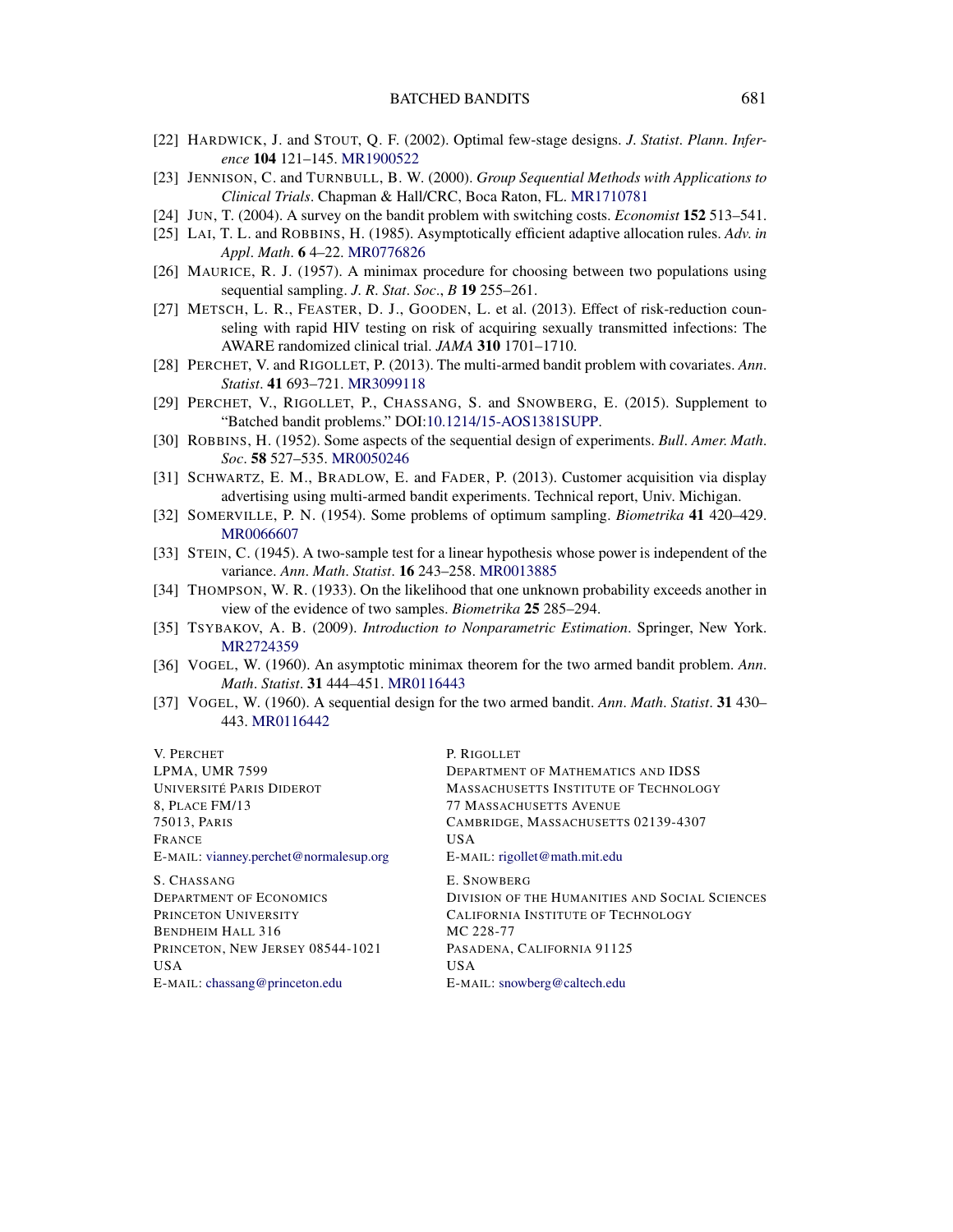## SUPPLEMENTARY MATERIAL FOR: BATCHED BANDIT PROBLEMS

BY VIANNEY PERCHET<sup>\*</sup>, PHILIPPE RIGOLLET<sup>†</sup>, SYLVAIN CHASSANG<sup> $\ddagger$ </sup>, AND ERIK SNOWBERG<sup> $\dagger$ </sup>,

Université Paris Diderot and INRIA, Massachusetts Institute of Technology, Princeton University, and California Institute of Technology and NBER

> Abstract Motivated by practical applications, chiefly clinical trials, we study the regret achievable for stochastic bandits under the constraint that the employed policy must split trials into a small number of batches. We propose a simple policy, and show that a very small number of batches gives close to minimax optimal regret bounds. As a byproduct, we derive optimal policies with low switching cost for stochastic bandits.

In this supplementary material we compare, in simulations, the various policies (grids) introduced in [PRCS15].

These are also compared with UCB2 [ACBF02], which, as noted in [PRCS15], can be seen as an M batch trial with  $M = \Theta(\log T)$ . The simulations are based both on data drawn from standard distributions, and from a real medical trial: specifically, data from Project AWARE, an intervention that sought to reduce the rate of sexually transmitted infections (STI) among high-risk individuals [MFGea13].

Of the three policies introduced here, the minimax grid often does the best at minimizing regret. While all three policies are often bested by Ucb2, it is important to note that the latter algorithm uses an order of magnitude more batches. This makes using UCB2 for medical trials functionally impossible. For example, in the real data we examine, the data on STI status was not reliably available until at least six months after the intervention. Thus, a three-batch trial would take 1.5 years to run—as intervention and data collection would need to take place three times, six months apart. However, in contrast, UCB2 would use as many as 56 batches—meaning the overall experiment would take at least 28 years. Despite this extreme difference

‡Supported by NSF grant SES-1156154.

<sup>∗</sup>Supported by ANR grant ANR-13-JS01-0004.

<sup>†</sup>Supported by NSF grants DMS-1317308, CAREER-DMS-1053987.

AMS 2000 subject classifications: Primary 62L05; secondary 62C20

Keywords and phrases: Multi-armed bandit problems, regret bounds, batches, multiphase allocation, grouped clinical trials, sample size determination, switching cost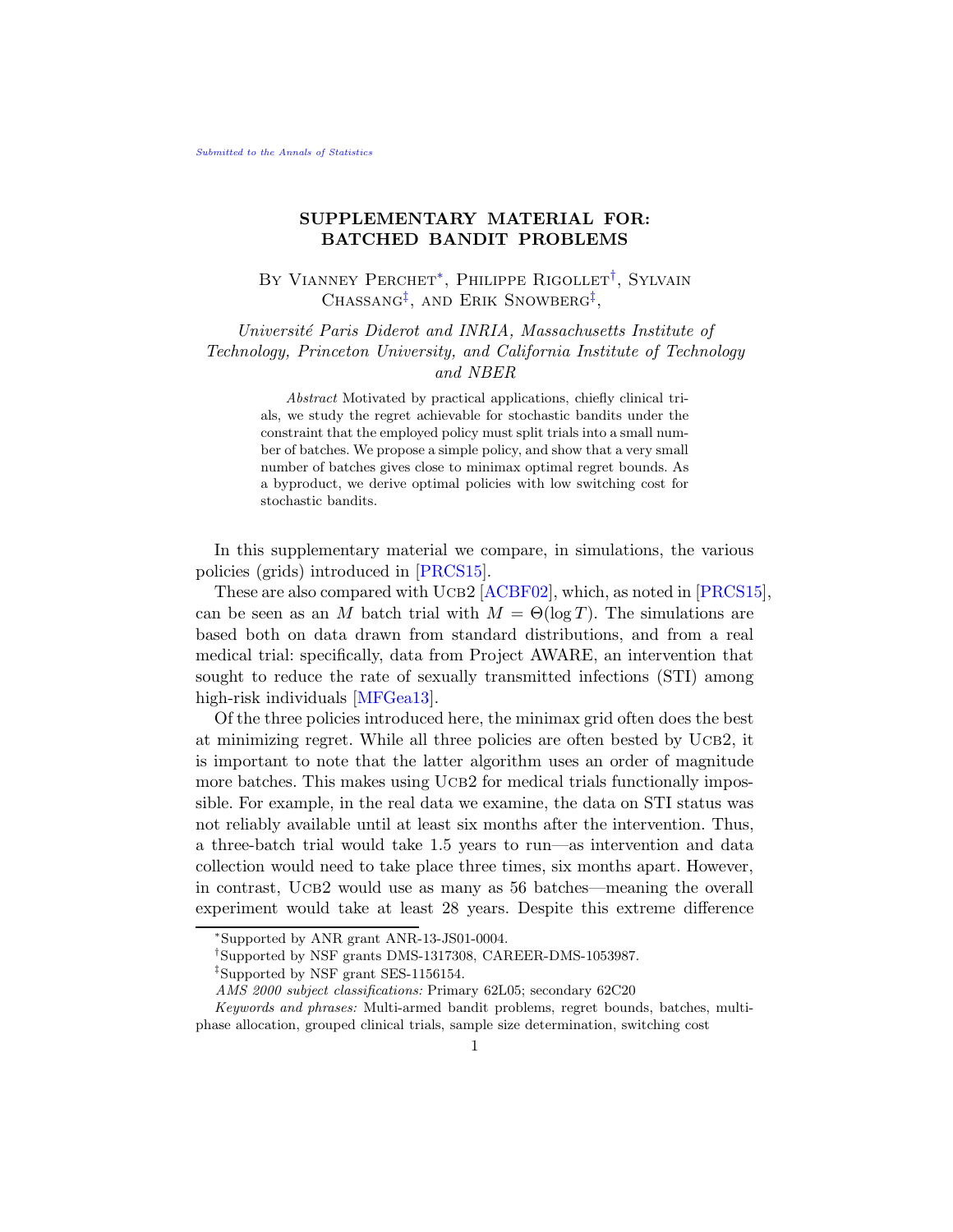in time scales, the geometric and minimax grids produce similar levels of average regret.



## 1. Effects of different parameters in simulations.

FIGURE 1. Performance of Policies with Different Distributions and  $M = 5$ . (For all distributions  $\mu^{(\dagger)} = 0.5$ , and  $\mu^{(\star)} = 0.5 + \Delta = 0.6$ .

1.1. Effect of reward distributions. We begin, in Figure 1, by examining how different distributions affect the average regret produced by different policies for many values of the total sample, T. For each value of T in the figure, a sample is drawn, grids are computed based on  $M$  and  $T$ , the policy is implemented, and average regret is calculated based on the choices in the policy. This is repeated 100 times for each value of  $T$ . Thus, each panel compares average regret for different policies as a function of the total sample T.

In all panels, the number of batches is set at  $M = 5$  for all policies except UCB2. The panels each consider one of four distributions: two continuous— Gaussian and Student's t-distribution, and two discrete—Bernoulli and Pois-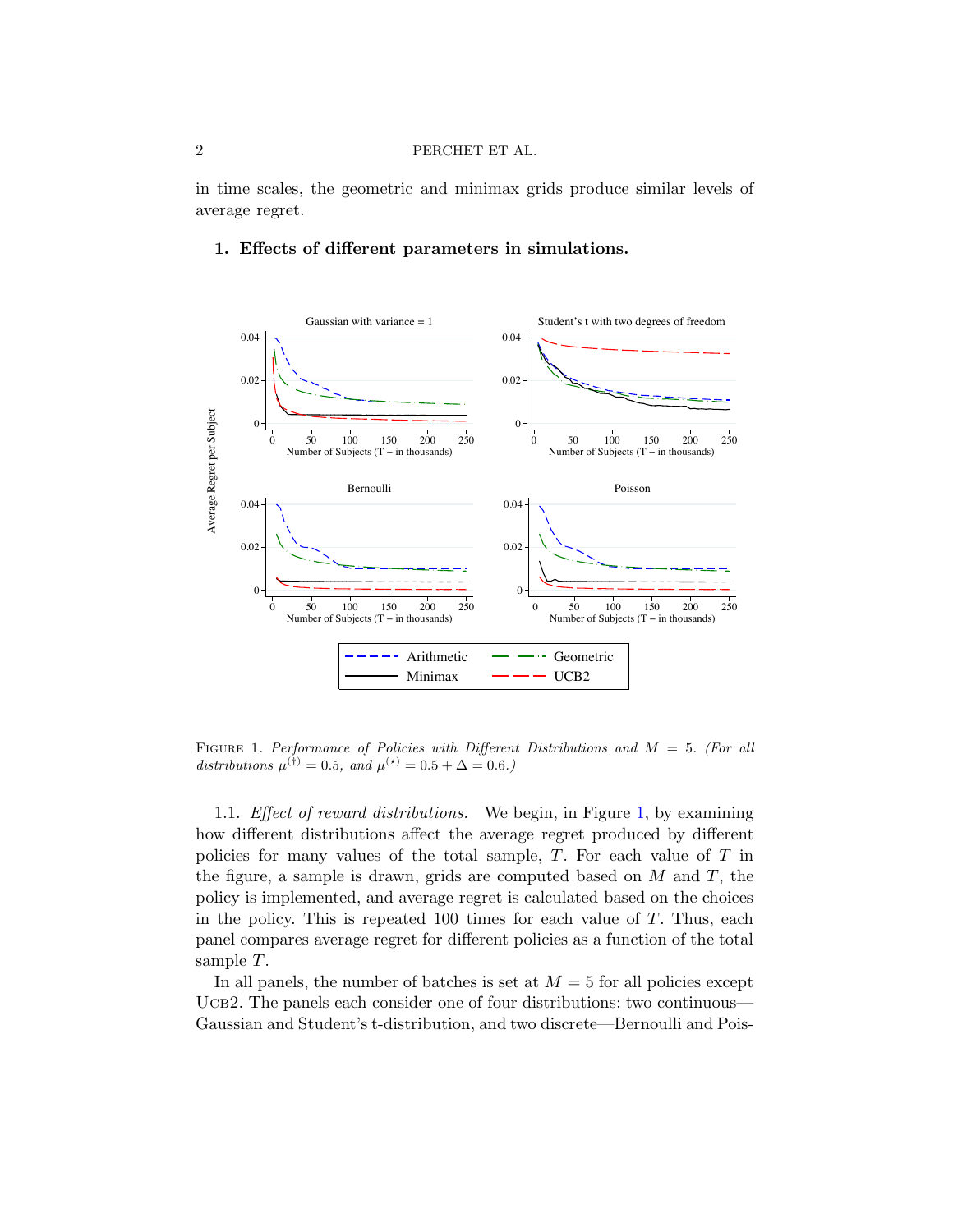#### BATCHED BANDITS 3

son. In all cases, and no matter the number of participants  $T$ , we set the difference between the arms at  $\Delta = 0.1$ .

A few patterns are immediately apparent. First, the arithmetic grid produces relatively constant average regret above a certain number of participants. The intuition is straightforward: when  $T$  is large enough, the ETC policy will tend to commit after the first batch, as the first evaluation point will be greater than  $\tau(\Delta)$ . As in the case of the arithmetic grid, the size of this first batch is a constant proportion of the overall participant pool, so average regret will be constant once  $T$  is large enough.

Second, the minimax grid also produces relatively constant average regret, although this holds for smaller values of  $T$ , and produces lower regret than the geometric or arithmetic case when  $M$  is small. This indicates, using the intuition above, that the minimax grid excels at choosing the optimal batch size to allow a decision to commit very close to  $\tau(\Delta)$ . This advantage over the arithmetic and geometric grids is clear, and it can even produce lower regret than UCB2, but with an order of magnitude fewer batches. However, according to the theory above, with the minimax grid average regret is bounded by a more steeply decreasing function than is apparent in the figures. The discrepancy is due to the bounding of regret being loose for relatively small  $T$ . As  $T$  grows, average regret does decrease, but more slowly than the bound, so eventually the bound is tight at values greater than shown in the figure.

Third, and finally, the UCB2 algorithm generally produces lower regret for all distributions, except the heavy-tailed Student's t-distribution, than any of the policies considered in the manuscript. This phenomenon can be explained by the central limit theorem, or its generalization to handle random variables with infinite variance (such a the Student's t-distribution with 2 degrees of freedom): batching heavy-tailed random variables creates, asymptotically, random variables with Gaussian tails.

This increase in performance comes at a steep practical cost: many more batches. For example, with draws from a Gaussian distribution, and T between  $10,000$  and  $40,000$ , the minimax grid performs better than UCB2. Throughout this range, the number of batches is fixed at  $M = 5$  for the minimax grid, but  $UCB2$  uses an average of 40–46 batches. The average number of batches used by UCB2 increases with T, and with  $T = 250,000$ it reaches 56.

The fact that UCB2 uses so many more batches than the geometric grid may seem a bit surprising as both use geometric batches, leading UCB2 to have  $M = \Theta(\log T)$ . The difference occurs because the geometric grid uses exactly  $M$  batches, while the total number of batches in UCB2 is dominated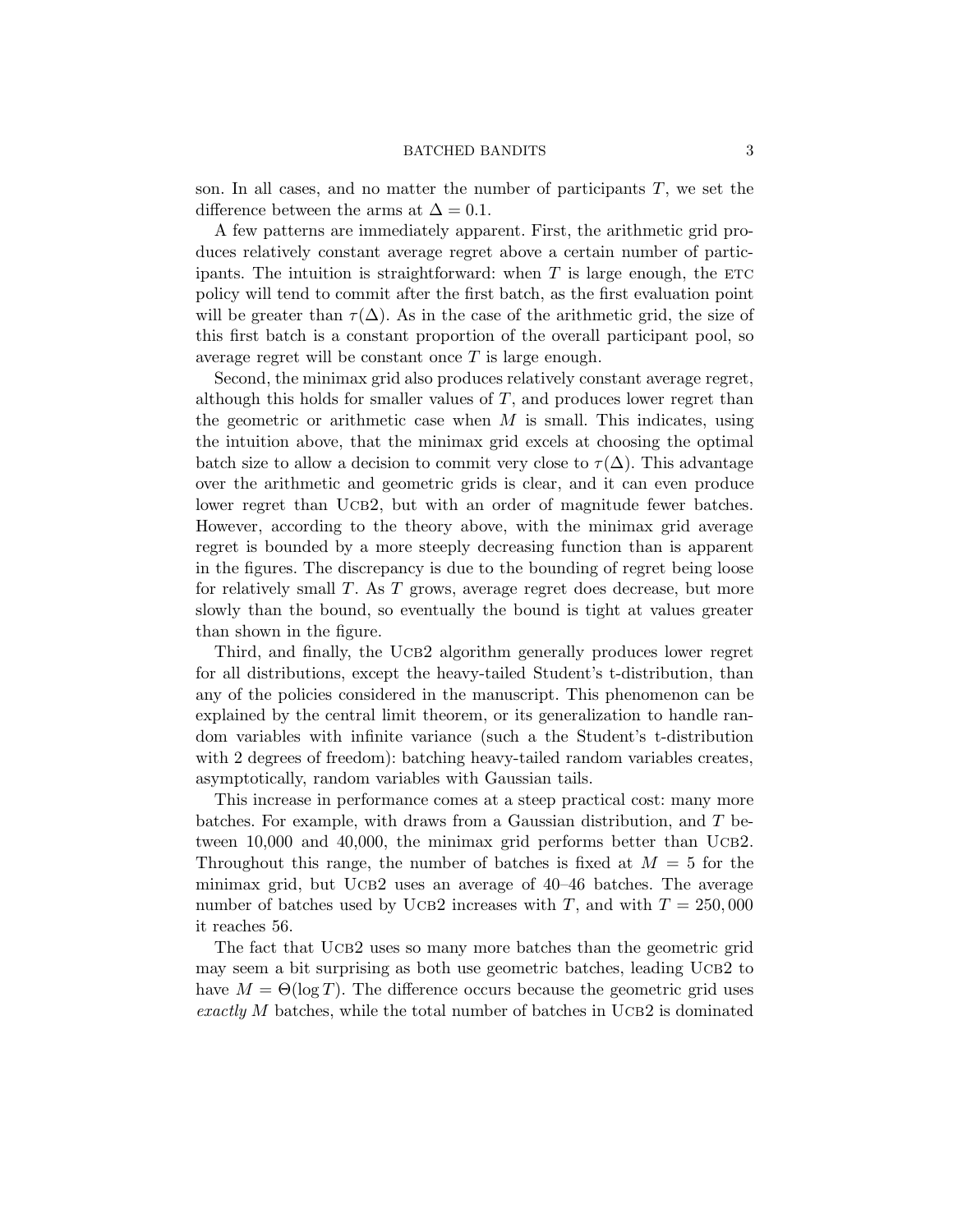#### 4 PERCHET ET AL.

by the constant terms in the range of T we consider. It should further be noted that although the level of regret is higher for the geometric grid, it is higher by a relatively constant factor.

1.2. Effect of the gap  $\Delta$ . The patterns in Figure 1 are relatively independent of the distribution used to generate the simulated data. Thus, in this subsection, we focus on a single distribution: the exponential (to add variety), in Figure 2. What varies here is the difference in mean value between the two arms,  $\Delta \in \{.01, .5\}.$ 

In both panels of Figure 2, the mean of the second arm is set to  $\mu^{(\dagger)} = 0.5$ , so  $\Delta$  in these panels is 2% and 100%, respectively, of  $\mu^{(\dagger)}$ . This affects both the maximum average regret  $T\Delta/T = \Delta$  and the number of participants it will take to determine, using the statistical test in Section 3.1, which arm to commit to.

When the value of  $\Delta$  is small (0.01), then in small to moderate samples  $T$ , the performance of the geometric grid and UCB2 are equivalent. When samples get large, then the minimax grid, the geometric grid, and UCB2 have similar performance. However, as before, UCB2 uses an order of magnitude larger number of batches—between 38–56, depending on the number of participants, T. As in Figure 1, the arithmetic grid performs poorly, but as expected, based on the intuition built in the previous subsection: more participants are needed before the performance of this grid stabilizes at a constant value. Although not shown, middling values of  $\Delta$  (for example,  $\Delta = 0.1$ ) produce the same patterns as those shown in the panels of Figure 1 (except for the panel using Student's t).

When the value of  $\Delta$  is relatively large (0.5), then there is a reversal of the pattern found when  $\Delta$  is relatively small. In particular, the geometric grid performs poorly—worse, in fact, than the arithmetic grid—for small samples, but when the number of participants is large, the performance of the minimax grid, geometric grid, and UCB2 are comparable. Nevertheless, the latter uses an order of magnitude more batches.

1.3. Effect of the number of batches  $(M)$ . There is likely to be some variation in how well different numbers of batches perform. This is explored in Figure 3. The minimax grid's performance is consistent between  $M =$ 2 to  $M = 10$ . However, as M gets large relative to both the number of participants T and gap between the arms  $\Delta$ , all grids perform approximately equally. This occurs because as the sizes of the batches decrease, all grids end up with decision points near  $\tau(\Delta)$ .

These simulations also reveal an important point about implementation: the values of  $a$ , the termination point of the first batch—suggested in The-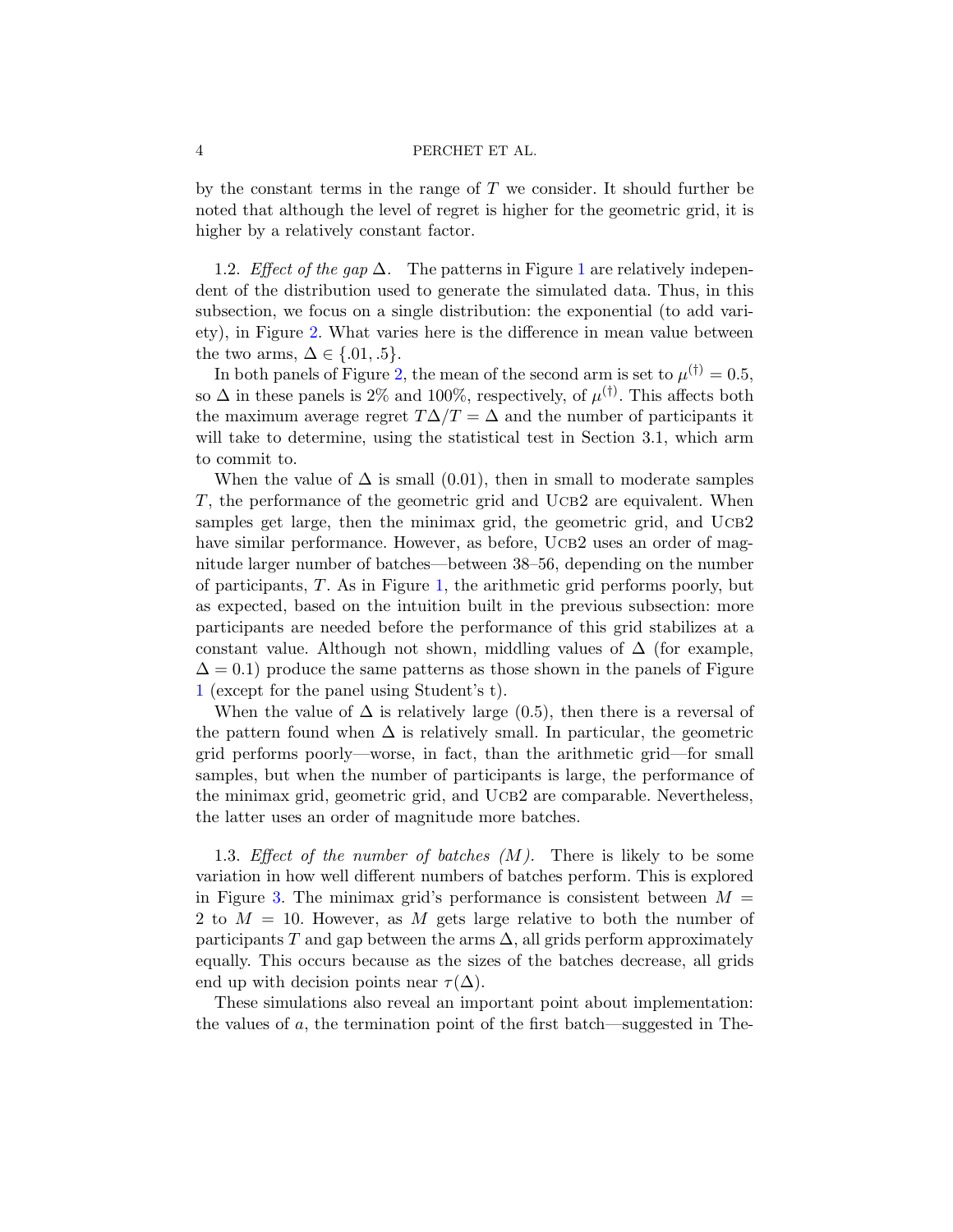

FIGURE 2. Performance of Policies with different  $\Delta$  and  $M = 5$ . (For all panels  $\mu^{(\dagger)} = 0.5$ , and  $\mu^{(\star)} = 0.5 + \Delta$ .)



FIGURE 3. Performance of policies with different numbers of batches. (For all panels  $\mu^{(\dagger)} =$ 0.5, and  $\mu^{(\star)} = 0.5 + \Delta$ .)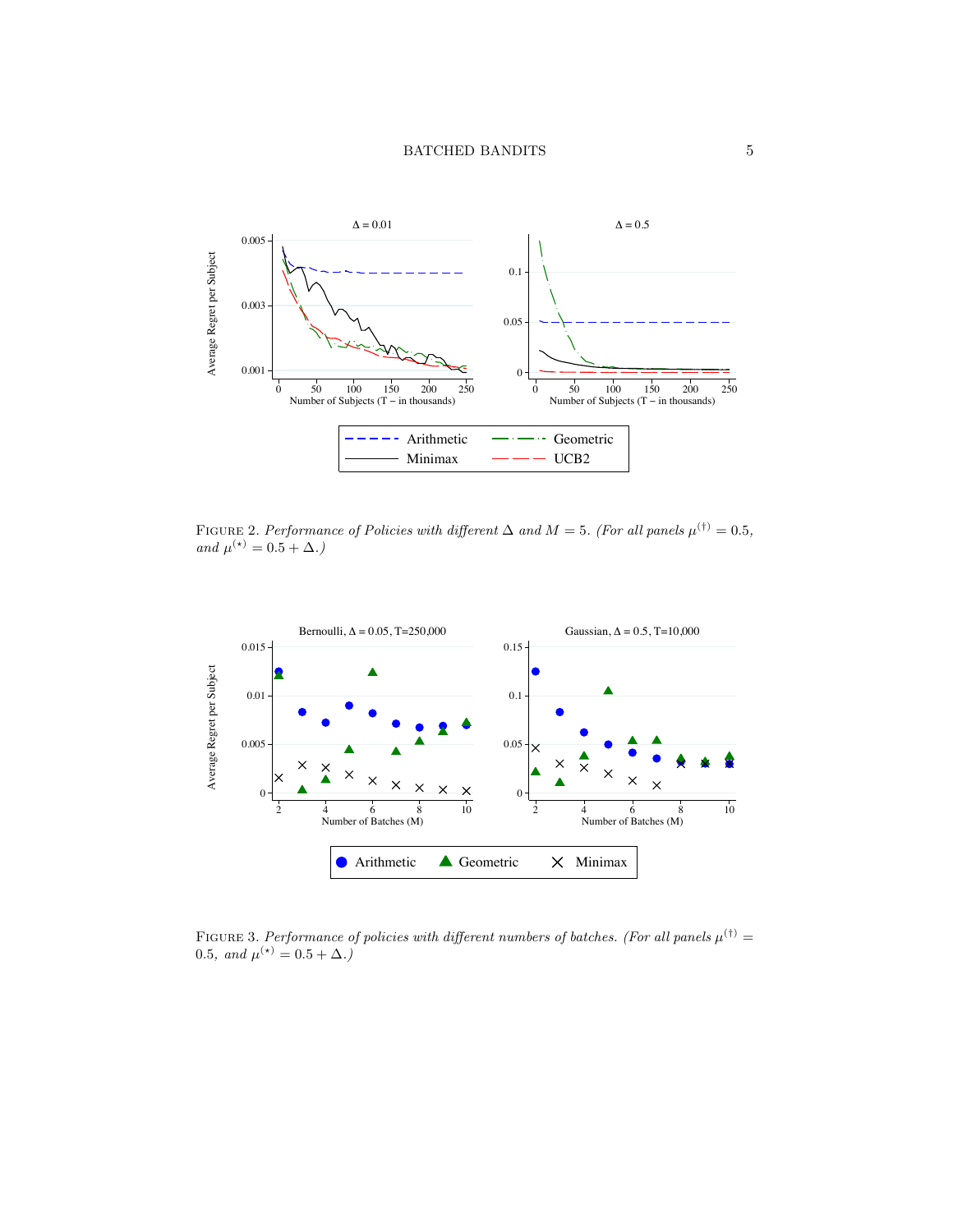orems 2 and 3 are not feasible when  $M$  is "too big", that is, if it is comparable to  $\log(T/(\log T))$  in the case of the geometric grid, or comparable to  $\log_2 \log T$  in the case of the minimax grid. When this occurs, using this initial value of a may lead to the last batch being entirely outside the range of T. We used the suggested a whenever feasible, but, when it was not, we selected a such that the last batch finished exactly at  $T = t_M$ . In the simulations displayed in Figure 3, this occurs with the geometric grid for  $M \geq 7$ in the first panel, and  $M \geq 6$  in the second panel. For the minimax grid, this occurs for  $M \geq 8$  in the second panel. For the geometric grid, this improves performance, and for the minimax grid it slightly decrease performance. In both cases, this is due to the relatively small sample, and to how the grid locates decision points relative to  $\tau(\Delta)$ .

1.4. Real Data. Our final simulations use data from Project AWARE, a medical intervention to reduce the rate of sexually transmitted infections (STI) among high-risk individuals [MFGea13]. In particular, when participants went to a clinic to get an instant blood test for HIV, they were randomly assigned to receive an information sheet—control, or arm 2, or extensive "AWARE" counseling—treatment, or arm 1. The main outcome of interest was whether a participant had an STI upon six-month follow up.

The data from this trial is useful for simulations for several reasons. First, the time to observed outcome makes it clear that only a small number of batches is feasible. Second, the difference in outcomes between the arms  $\Delta$ was slight, making the problem difficult. Indeed, the difference between the arms was not statistically significant at conventional levels within the studied sample. Third, the trial itself was fairly large by medical trial standards, enrolling over 5,000 participants.

To simulate trials based on this data, we randomly draw observations, with replacement, from the Project AWARE participant pool. We then assign these participants to different batches, based on the outcomes of previous batches. The results of these simulations, for different numbers of participants and different numbers of batches, can be found in Figure 4. The arithmetic grid once again provides the intuition. Note that the performance of this grid degrades as the number of batches M is increased. This occurs because  $\Delta$  is so small that the ETC policy does not commit until the last round, where it "goes for broke". However, when doing so, the policy rarely makes a mistake. Thus, more batches cause the grid to "go for broke" later and later, resulting in worse performance.

The geometric grid and minimax grid perform similarly to UCB2, with minimax performing best with a very small number of batches  $(M = 3)$ , and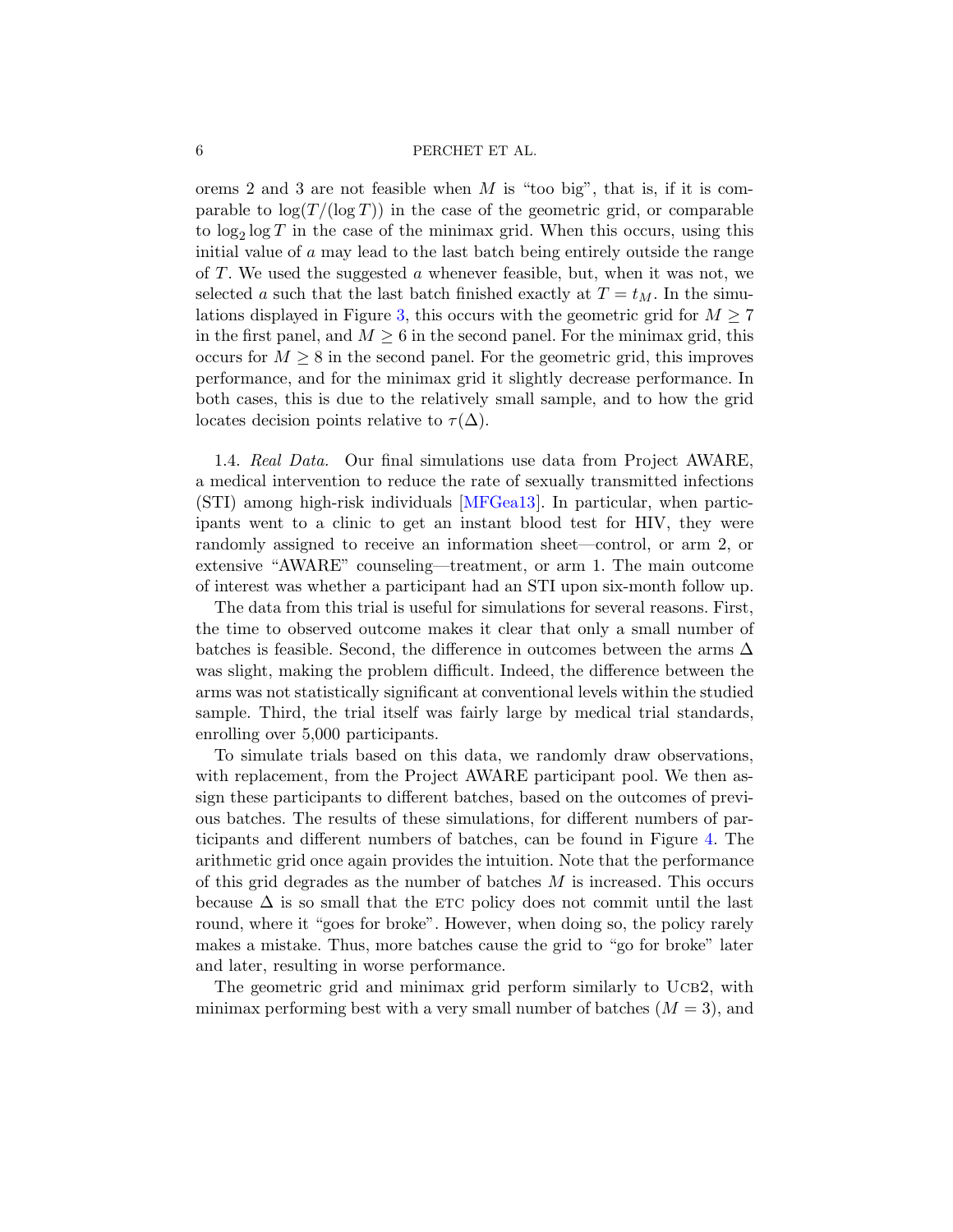

Figure 4. Performance of Policies using data from Project AWARE.

geometric performing best with a moderate number of batches  $(M = 9)$ . In both cases, this small difference comes from one grid or the other "going for broke" at a slightly earlier time. As before,  $UCB2$  uses between  $40-56$ batches. Given the six-month time between intervention and outcome measures, this suggests that a complete trial could be accomplished in 1.5 years using the minimax grid, but would take up to 28 years—a truly infeasible amount of time—using UCB2.

It is worth noting that there is nothing special in medical trials about waiting six months for data from an intervention. Trials of cancer drugs often measure variables like the 1- or 3-year survival rate, or the increase in average survival off a baseline that may be greater than a year. In these cases, the ability to get relatively low regret with a small number of batches is extremely important.